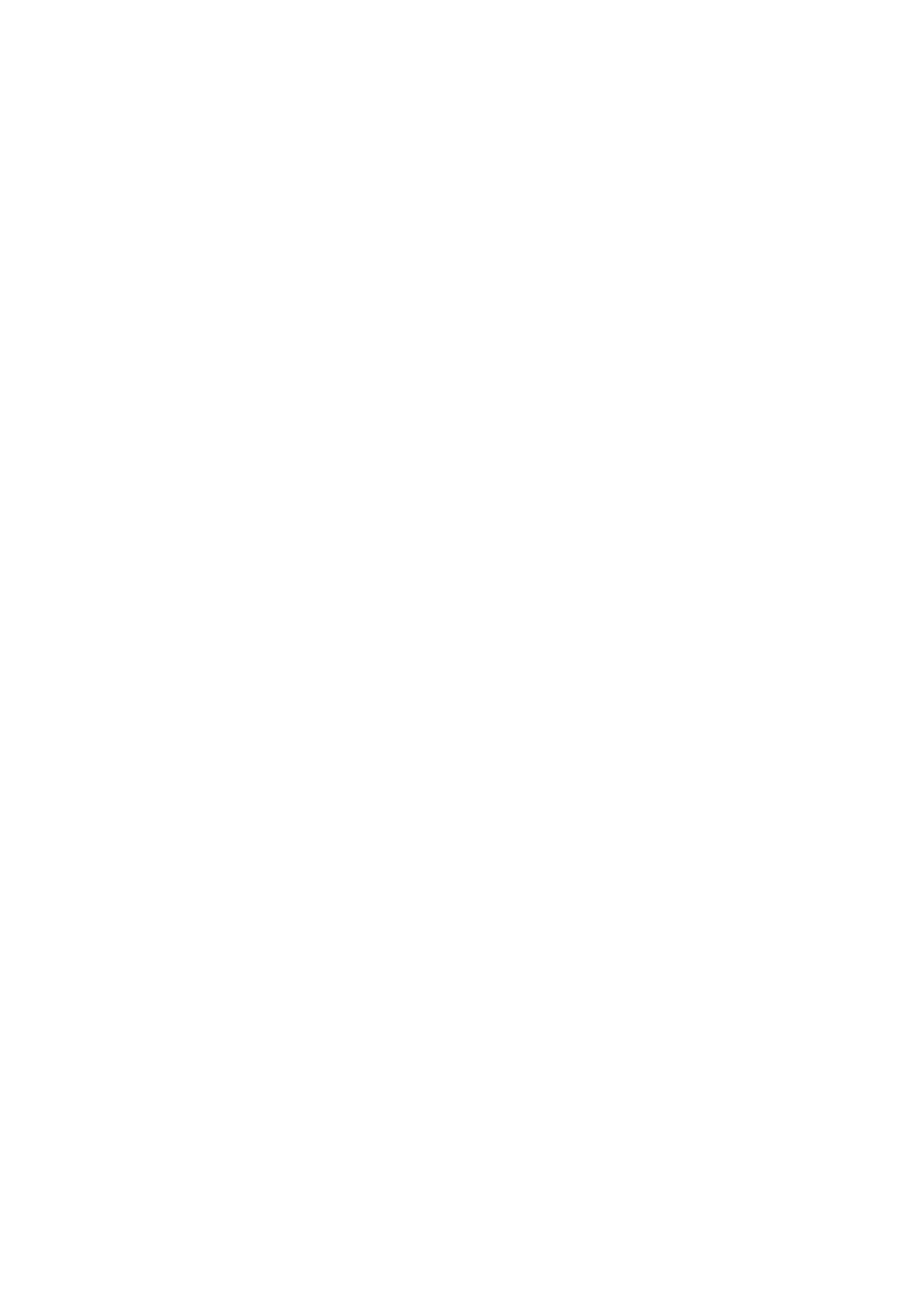# On the regularity of critical points of polyconvex

László Székelyhidi, Jr.

#### **Abstract**

In this paper we are concerned with the question of regularity of critical points for functionals of the type

$$
I[u] = \int_{\Omega} F(Du) \, \mathrm{d}x.
$$

We construct a smooth, strongly polyconvex  $F: \mathbb{R}^{2 \times 2} \to \mathbb{R}$ , and Lipschitzian weak solutions  $u : \Omega \subset \mathbb{R}^2 \to \mathbb{R}^2$  to the corresponding Euler-Lagrange system, which are nowhere  $C^1$ . Moreover we show that  $F$  can be chosen in a way that these irregular weak solutions are weak local minimisers.

## **1 Introduction**

Let  $\Omega \subset \mathbb{R}^2$  be the unit ball. We study critical points of the functional

$$
I[u] = \int_{\Omega} F(Du) \, \mathrm{d}x,
$$

where  $u : \Omega \to \mathbb{R}^2$  and  $F : \mathbb{R}^{2 \times 2} \to \mathbb{R}$  is a smooth function with bounded second derivatives. The associated Euler-Lagrange equations can be written as

$$
\operatorname{div} DF(Du) = 0. \tag{1}
$$

In [MŠ03] S. Müller and V. Šverák constructed an example of a *strongly quasiconvex* F so that the corresponding  $2 \times 2$  system (1) admits weak solutions that are Lipschitz but not  $C^1$  in any open subset of  $\Omega$ . Their method is based on a modification of M. Gromov's *convex integration* [Nas54, Kui55, Gro86] combined with ideas originating from L. Tartar's programme of *compensated compactness* [Tar79]. A function  $F : \mathbb{R}^{m \times n} \to \mathbb{R}$  is strongly quasiconvex if for some  $\gamma > 0$ the inequality

$$
\int_{\mathbb{T}^n} F(X + D\eta) - F(X) \, \mathrm{d}x \ge \gamma \int_{\mathbb{T}^n} |D\eta|^2 \, \mathrm{d}x
$$

holds for all  $X \in \mathbb{R}^{m \times n}$  and all periodic Lipschitz mappings  $\eta : \mathbb{T}^n \to \mathbb{R}^m$ . Due to a well known result of L. C. Evans [Eva86], global minimisers of the functional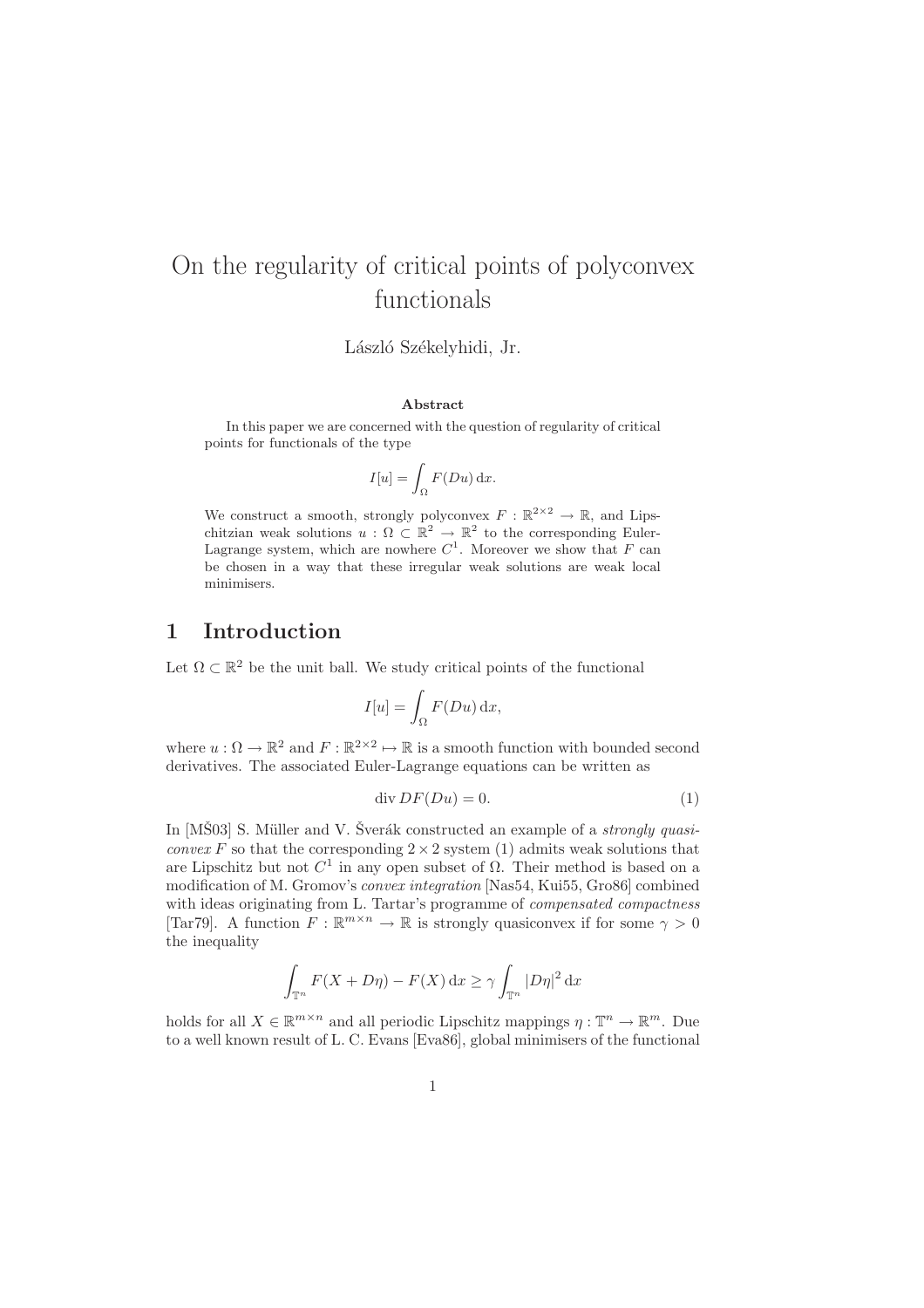$I[u]$ , assuming F is strongly quasiconvex, are smooth outside a closed subset of  $\Omega$  of Lebesgue measure zero. This result was extended by J. Kristensen and A. Taheri [KT01] to the case of strong local minimisers (local with respect to variations in  $W^{1,p}$  with  $p < \infty$ ). Kristensen and Taheri also show that the counterexample of Müller and Šverák can be extended to weak local minimisers (where one admits only variations small in  $W^{1,\infty}$ ), so that weak local minimisers of strongly quasiconvex functionals can be nowhere  $C^1$ .

In this paper we extend the aforementioned result by proving the analogue for strongly polyconvex integrands:

THEOREM 1. Let  $\Omega$  be the unit ball in  $\mathbb{R}^2$ . There exists a smooth, strongly *polyconvex function*  $F : \mathbb{R}^{2 \times 2} \to \mathbb{R}$  *with bounded second derivatives, such that the corresponding* 2 × 2 *elliptic system*

$$
\operatorname{div} DF(Du) = 0
$$

*admits weak solutions*  $u : \Omega \to \mathbb{R}^2$ , which are Lipschitz but not  $C^1$  in any open *subset of* Ω*. Moreover* F *can be chosen so that these weak solutions are weak local minimisers of the corresponding functional*  $I[u] = \int_{\Omega} F(Du) dx$ .

A function is said to be polyconvex if it is a convex function of the minors. More precisely  $F : \mathbb{R}^{2 \times 2} \mapsto \mathbb{R}$  is said to be *strongly polyconvex* if there exists a convex function  $G : \mathbb{R}^5 \mapsto \mathbb{R}$  and  $\epsilon > 0$  so that

$$
F(X) = \epsilon |X|^2 + G(X, \det X).
$$

Polyconvexity is a commonly used structural assumption in mathematical models of elasticity [Bal77, BJ87, CK88]. It is strictly stronger then quasiconvexity. We also remark that if we strengthen the structural assumption by assuming that F is uniformly convex, weak solutions to the  $2 \times 2$  system (1) are smooth due to a classical result of Morrey [Mor66].

We follow the strategy of S. Müller and V. Šverák. It should be pointed out that a somewhat similar approach has already been pursued by V. Scheffer in his thesis [Sch74] in 1974, which unfortunately never appeared in a journal. He constructed  $W^{1,1}$  solutions to an equation of the type (1), albeit with F only satisfying the strong Legendre-Hadamard condition.

We show in Section 3 that under the hypothesis that there exists a  $T_N$ configuration in a certain set of matrices arising from the PDE (see (4)) and assuming a certain non-degeneracy (condition (C)), Lipschitz weak solutions can be constructed to the PDE that are nowhere  $C<sup>1</sup>$ . The construction (Proposition 2) is the same as that appearing in  $[M\check{S}03]$ , we give the proof for completeness.

The main difficulty is then finding a function  $F$  which satisfies the structural requirement of polyconvexity and still allows for the construction to be carried out. In Section 4 we show how this difficulty can be overcome by essentially reducing the problem to linear programming. Finally, in Section 5 we show how the necessary non-degeneracy in the construction can be achieved in a general situation.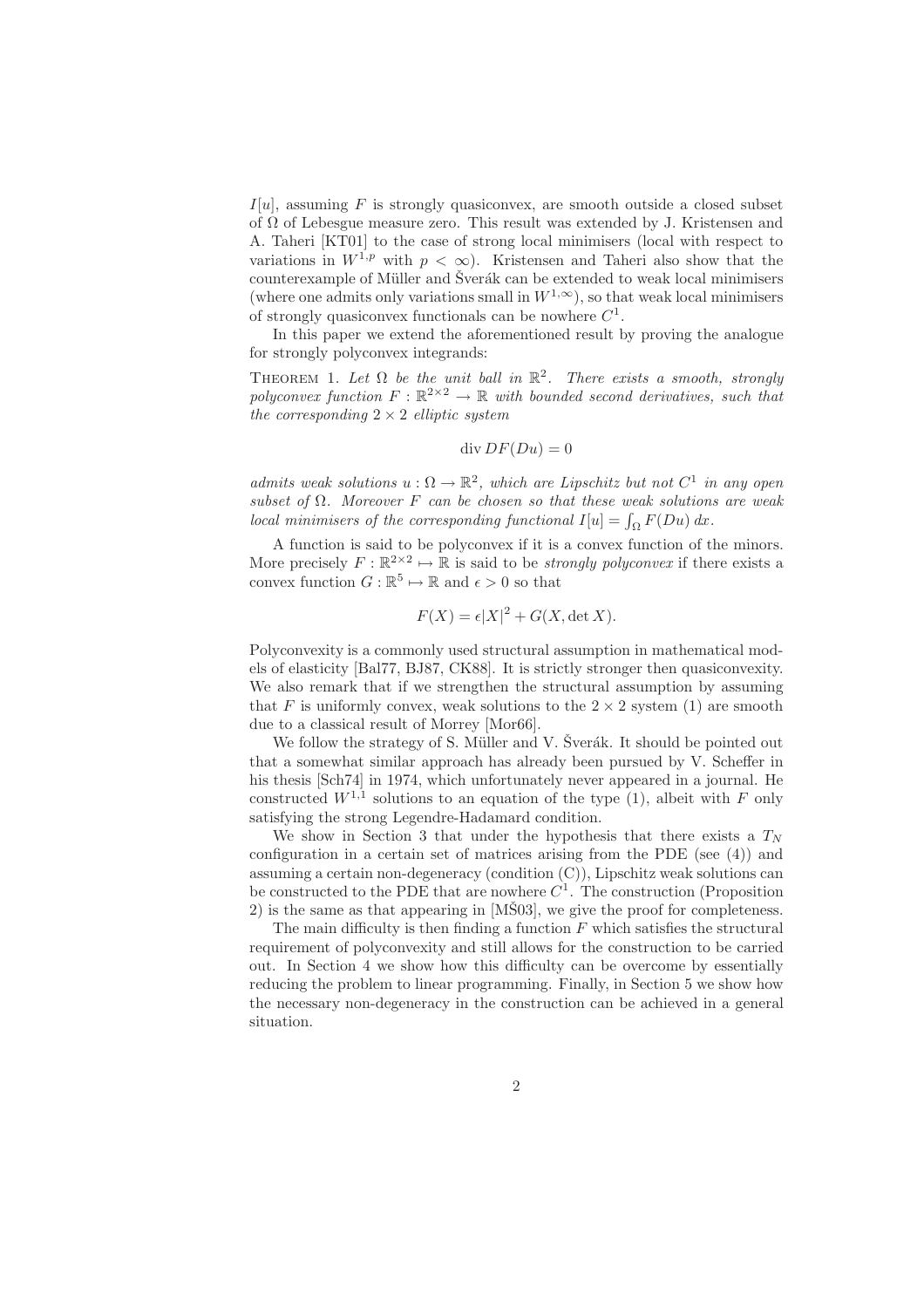## **2**  $T_N$  configurations

As pointed out in  $[M\dot{S}03]$ , whether or not weak solutions to the PDE  $(1)$  can be constructed via convex integration (resulting in nowhere  $C<sup>1</sup>$  solutions) depends mainly on geometrical-combinatorial properties of the mapping  $X \to DF(X)$ . In order to explain this in detail, in this section we recall the relevant definitions and results regarding *rank-one convexity*. A function  $f : \mathbb{R}^{m \times n} \to \mathbb{R}$  is rank-one convex if f is convex along each rank-one line. The *rank-one convex hull* of a set of matrices is defined by separation with rank-one convex functions, as follows. For a compact set  $K \subset \mathbb{R}^{m \times n}$  we define

$$
K^{rc} := \{ X \in \mathbb{R}^{m \times n} : f(X) \le \sup_K f \quad \forall f : \mathbb{R}^{m \times n} \mapsto \mathbb{R} \quad \text{rank-one convex} \},
$$

and for general sets

$$
E^{rc} := \bigcup_{K \subset E \text{ compact}} K^{rc}.
$$

The dual objects to rank-one convex functions are a subclass of probability measures supported on  $\mathbb{R}^{m \times n}$  called *laminates* (see [Ped93]). That is, a probability measure  $\nu$  on the space of  $m \times n$  matrices is a laminate if

 $\langle v, f \rangle \ge f(\bar{v})$  for all rank-one convex  $f : \mathbb{R}^{m \times n} \mapsto \mathbb{R}$ ,

where  $\bar{\nu}$  denotes the barycenter of the measure  $\nu$ . The set of barycenters of laminates with support in a fixed compact set  $K$  is exactly the rank-one convex hull  $K^{rc}$ .

It is of fundamental importance, in view of applications to elliptic PDEs, that the rank-one convex hull of a set  $K$  can be nontrivial (i.e. strictly larger than  $K$ ) even if K contains no rank-one connections, that is, even if  $rank(X - Y) > 1$ for any two distinct  $X, Y \in K$ . This fact has been observed independently by a number of authors in different contexts (e.g. [Sch74, AH86, CT93, Tar93, NM91]), and can be illustrated on an example consisting of four diagonal matrices.

$$
X_1 = \begin{pmatrix} 3 & 0 \\ 0 & -1 \end{pmatrix}, X_2 = \begin{pmatrix} 1 & 0 \\ 0 & 3 \end{pmatrix}, X_3 = \begin{pmatrix} -3 & 0 \\ 0 & 1 \end{pmatrix}, X_4 = \begin{pmatrix} -1 & 0 \\ 0 & -3 \end{pmatrix}.
$$

In fact this set of matrices played a crucial role in the construction in  $[M\check{S}03]$ . The important property is the following cyclic structure:

DEFINITION 1  $(T_N \text{ CONFIGURATION})$ .

*An ordered set of*  $N \geq 4$  *matrices*  $\{X_i\}_{i=1}^N \subset \mathbb{R}^{m \times n}$  *without rank-one connections is said form a*  $T_N$  *configuration if there exist matrices*  $P, C_i \in \mathbb{R}^{m \times n}$  *and real numbers*  $\kappa_i > 1$  *such that* 

$$
X_1 = P + \kappa_1 C_1
$$
  
\n
$$
X_2 = P + C_1 + \kappa_2 C_2
$$
  
\n
$$
\vdots
$$
  
\n
$$
X_N = P + C_1 + \ldots + C_{N-1} + \kappa_N C_N,
$$
  
\n(2)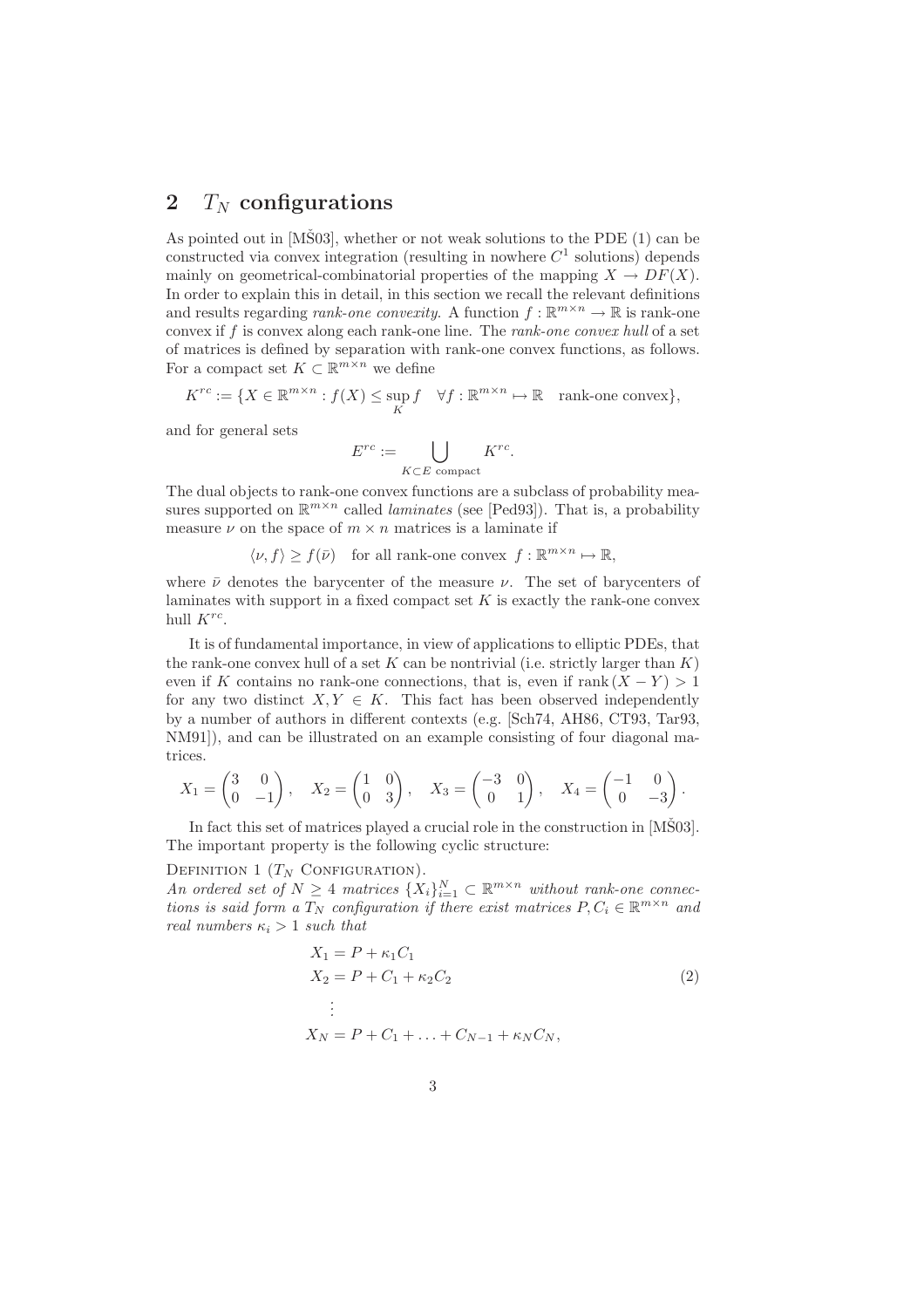and moreover rank  $(C_i) = 1$  and  $\sum_{i=1}^{N} C_i = 0$ .

For example a  $T_5$  configuration can be represented by the diagram below. We emphasise that  $T_N$  configurations need not be planar.



Figure 1: Schematic representation of a  $T_5$ 

The following result is folklore and is included only for completeness.

LEMMA 1. Let  $\{X_1, \ldots, X_N\}$  be a  $T_N$  configuration, and for  $i = 1 \ldots N$  let  $P_i = P + C_1 + \cdots + C_{i-1}$  *(so that*  $P_1 = P$ *). Then* 

$$
\{P_1,\ldots,P_N\}\subset\{X_1,\ldots,X_N\}^{rc}.
$$

*In particular for each*  $k = 1, ..., N$  *there exist numbers*  $\nu_i^{(k)} \in (0, 1)$  *so that the probability measures*

$$
\nu^{(k)} = \sum_{i=1}^N \nu_i^{(k)} \delta_{X_i}
$$

*are laminates with barycenter*  $\bar{\nu}^{(k)} = P_k$ .

It is well known that  $T_N$  configurations form locally a manifold in the space of ordered N-tuples of matrices. In the  $2 \times 2$  case this manifold has the same dimension as the ambient space  $(\mathbb{R}^{2\times 2})^N$ , in other words  $T_N$  configurations are stable with respect to small perturbations. In higher dimensions this is no longer true, but using the implicit function theorem together with an easy dimension counting, one can find the right dimension for manifolds formed by  $T_N$  configurations. For the case  $N = 4$  this has been done in [MS03] (in Section 4.2) for  $\mathbb{R}^{4\times2}$  and in [Kir03] (Proposition 4.26) for  $\mathbb{R}^{2\times2}$ . Here we essentially repeat the proof to record the necessary result for general  $N \geq 4$  in  $\mathbb{R}^{4 \times 2}$ .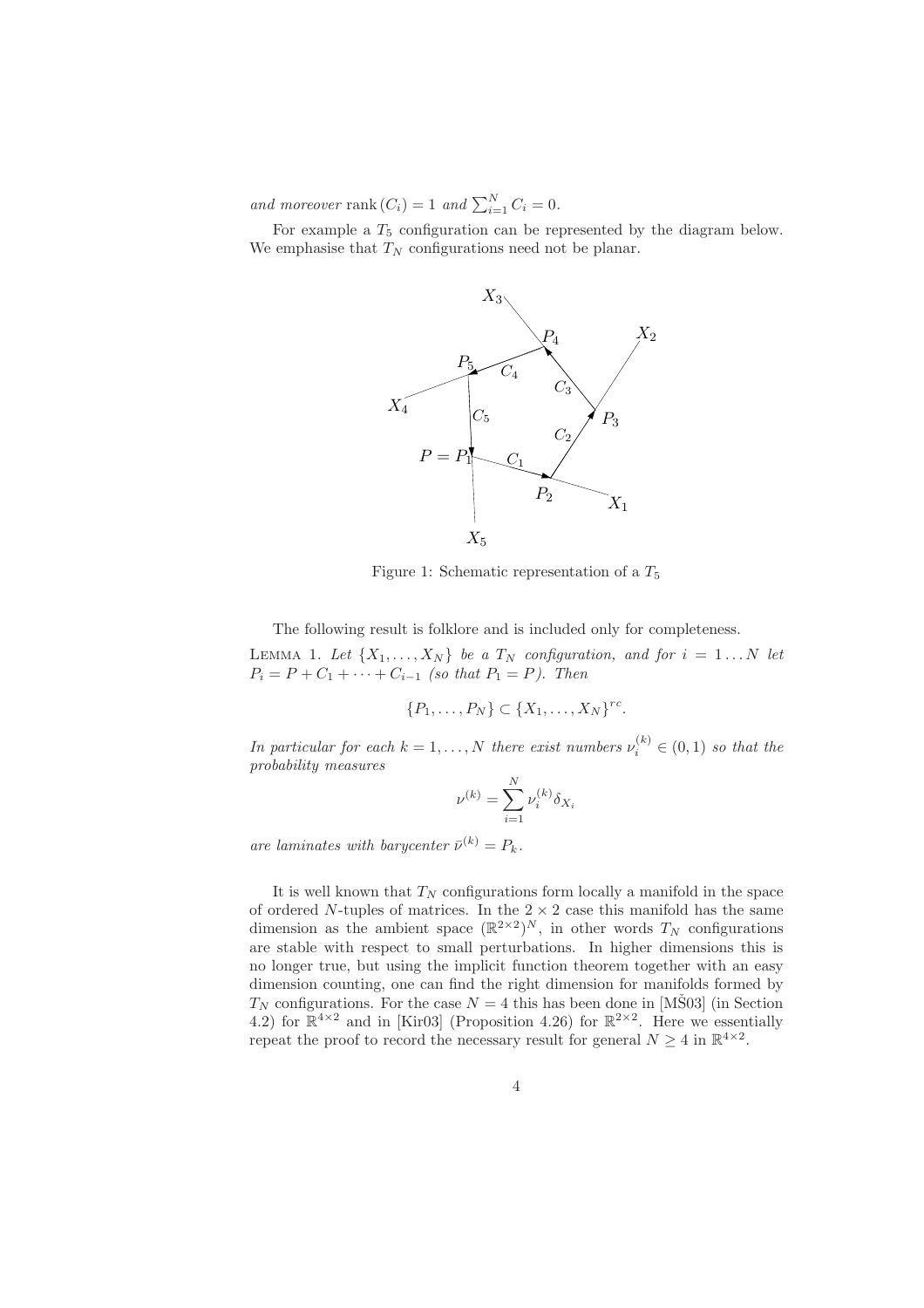LEMMA 2. *(Stability of*  $T_N$  *in*  $\mathbb{R}^{4 \times 2}$ *) Suppose the ordered set of matrices* 

$$
(X_1^0, \ldots, X_N^0) \in (\mathbb{R}^{4 \times 2})^N
$$

*is a*  $T_N$  *configuration. Then locally around*  $(X_1^0, \ldots, X_N^0)$  *there exists a smooth manifold*  $M_N \subset (\mathbb{R}^{4 \times 2})^N$  *of dimension* 6N *such that all N-tuples* 

$$
(X_1,\ldots,X_N)\in \mathcal{M}_N
$$

 $are T_N$ -configurations.

PROOF. Suppose  $(P^0, C_i^0, \kappa_i^0)$  is the parametrisation of  $\{X_i^0\}$  corresponding to (2), in other words  $(P^0, C_i^0, \kappa_i^0)$  is a solution to the equations (2) with LHS given by  $\{X_i^0\}$ . We show that the set of  $(P, C_i, \kappa_i)$  nearby satisfying rank  $C_i = 1$  and  $\sum_{i} C_i = 0$  is a manifold of dimension 6N, using the implicit function theorem.

Write  $C_i^0 = a_i^0 \otimes b_i^0$  for  $a_i^0 \in \mathbb{R}^4$ ,  $b_i^0 \in \mathbb{R}^2$ , and  $p = (P, a_i, b_i, \kappa_i)$ . Consider the map

$$
\Phi : (\mathbb{R}^4 \times \mathbb{R}^2)^N \to \mathbb{R}^{4 \times 2}, \quad \Phi((a_1, b_1), \ldots, (a_N, b_N)) = \sum_{i=1}^N a_i \otimes b_i.
$$

The derivative at  $(a_i^0, b_i^0)$  is given by

$$
D\Phi(a^0, b^0)[a, b] = \sum_{i=1}^{N} (a_i \otimes b_i^0 + a_i^0 \otimes b_i).
$$

Since rank  $(C_1^0 - C_2^0) = 2$ , we see that  $\{b_1^0, b_2^0\}$  is a basis for  $\mathbb{R}^2$ . Hence  $D\Phi(a^0, b^0)$ is surjective and thus full rank 8. So  $\Phi^{-1}(0)$  is locally a  $(6N-8)$ -dimensional manifold in  $(\mathbb{R}^4 \times \mathbb{R}^2)^N$ , invariant under  $(a_i, b_i) \mapsto (\lambda_i a_i, \frac{1}{\lambda_i} b_i)$ . Hence the image of  $(a_i, b_i) \mapsto (a_i \otimes b_i)$  restricted to  $\Phi^{-1}(0)$  is locally a  $(5N-8)$  dimensional manifold. This, together with the parameters P and  $\kappa_i$  gives the required 6Ndimensional local manifold.  $Q.E.D.$ 

### **3 Solutions by Convex Integration**

Following [Sve95] we can rewrite the  $2 \times 2$  system

$$
\operatorname{div} DF(Du) = 0 \tag{3}
$$

as a first order differential inclusion. Namely, we note that in two dimensions the divergence-free field  $DF(Du)$  is a rotated curl-free field,

$$
\text{curl } DF(Du)J = 0, \text{ where } J = \begin{pmatrix} 0 & -1 \\ 1 & 0 \end{pmatrix}.
$$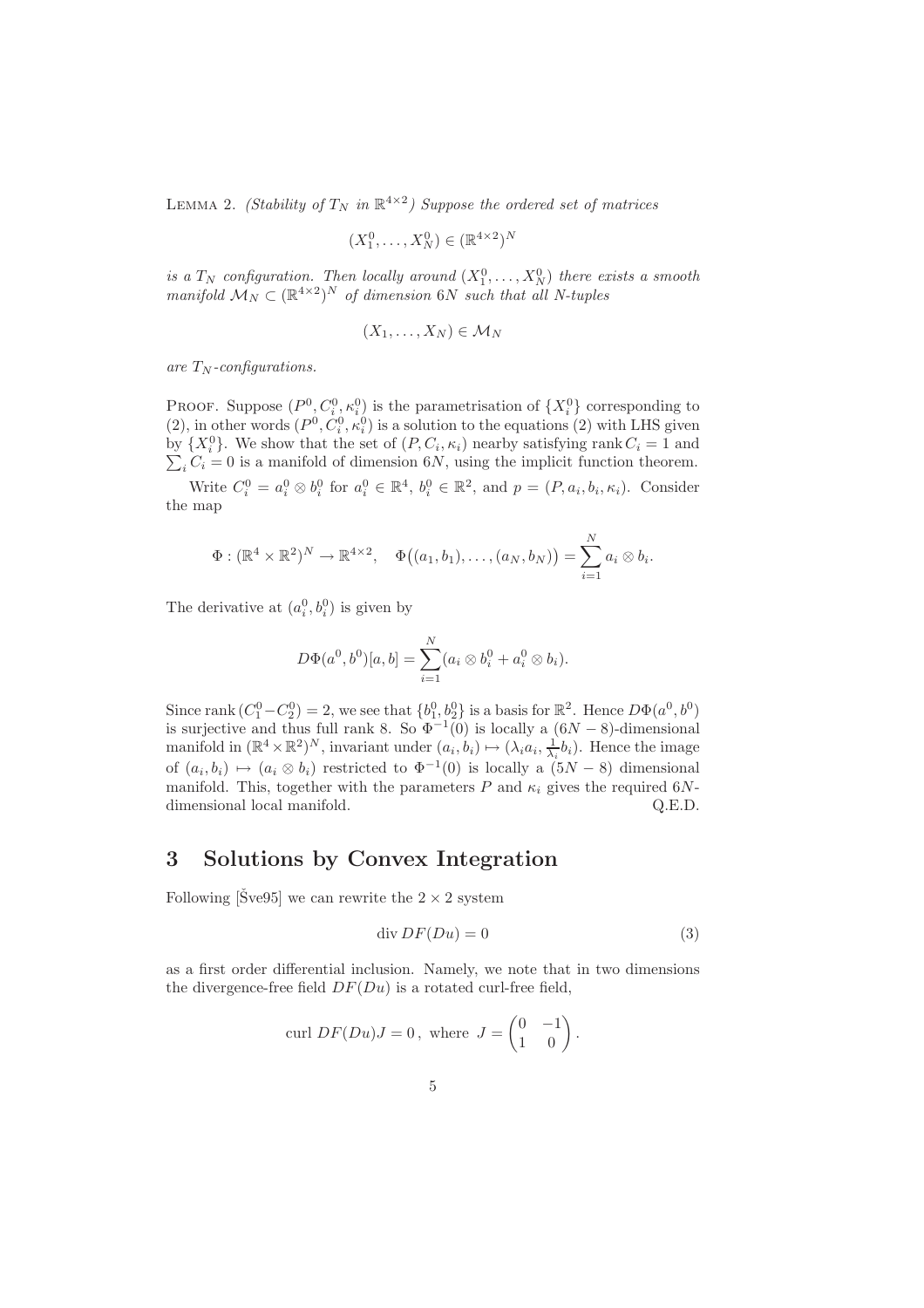Since the domain  $\Omega$  is simply connected, there exists a potential  $\tilde{u}: \Omega \to \mathbb{R}^2$ such that  $DF(Du)J = D\tilde{u}$ . Thus with  $w = \begin{pmatrix} u \\ \tilde{v} \end{pmatrix}$  $\tilde{u}$ we have that  $(3)$  is equivalent to the inclusion

$$
Dw(x) \in K, \quad \text{with } K = \left\{ \begin{pmatrix} X \\ DF(X)J \end{pmatrix} : X \in \mathbb{R}^{2 \times 2} \right\}.
$$
 (4)

Note that K is by the assumptions a smooth 4-dimensional manifold in  $\mathbb{R}^{4\times 2}$ . To emphasize the dependence of  $K$  on the function  $F$  we will occasionally also write  $K_F$ . If F satisfies the strong Legendre-Hadamard condition, then  $K_F$  is elliptic in the sense that the tangent space at any point contains no rank-one lines. Indeed, the tangent space at a point is given by

$$
T_{X_0}K = \left\{ \begin{pmatrix} X \\ D^2F(X_0)XJ \end{pmatrix} : X \in \mathbb{R}^{2 \times 2} \right\},\
$$

therefore  $T_{X_0}K$  contains rank-one matrices if and only if there exists  $a, b, n \in \mathbb{R}^2$ and  $X_0 \in \mathbb{R}^{2 \times 2}$  such that

$$
D^2F(X_0)(a\otimes n)J = b\otimes n.
$$

Using that  $(a \otimes n)J = a \otimes n^{\perp}$  we get from the strong Legendre-Hadamard condition

$$
0 < \langle D^2F(X_0)a \otimes n^{\perp}, a \otimes n^{\perp} \rangle = \langle b \otimes n, a \otimes n^{\perp} \rangle = 0,
$$

a contradiction. In fact, by an observation of J. M. Ball in [Bal80] more is true: there are no rank-one connections in  $K$ . The building block is the following result from  $[MS03]$ :

#### PROPOSITION 1.

Let  $U \subset \mathbb{R}^{m \times n}$  be open and bounded, and let  $A \in U^{rc}$ . Then for any  $\delta > 0$ *there exists a piecewise affine Lipschitz map*  $w : \Omega \subset \mathbb{R}^n \to \mathbb{R}^m$  *such that* 

$$
Dw(x) \in U \quad in \Omega \text{ a.e.,}
$$
  
\n
$$
w(x) = Ax \quad on \quad \partial\Omega,
$$
  
\n
$$
|w(x) - Ax| < \delta \quad in \quad \Omega.
$$
\n(5)

*Moreover if* A *is the barycenter of a laminate* ν *supported on a finite subset of* U, with  $\nu = \sum \nu_i \delta_{Z_i}$ , then for each  $\epsilon > 0$  we can choose w in addition so that

$$
|\{x \in \Omega : \operatorname{dist}(Dw(x), Z_i) < \epsilon\}| = \nu_i |\Omega|. \tag{6}
$$

The basic philosophy is to find enough  $T_N$  configurations in K so that they "generate" open sets and use Proposition 1 iteratively. To do this, it suffices in general to find just one  $T_N$  configuration and combine it with a transversality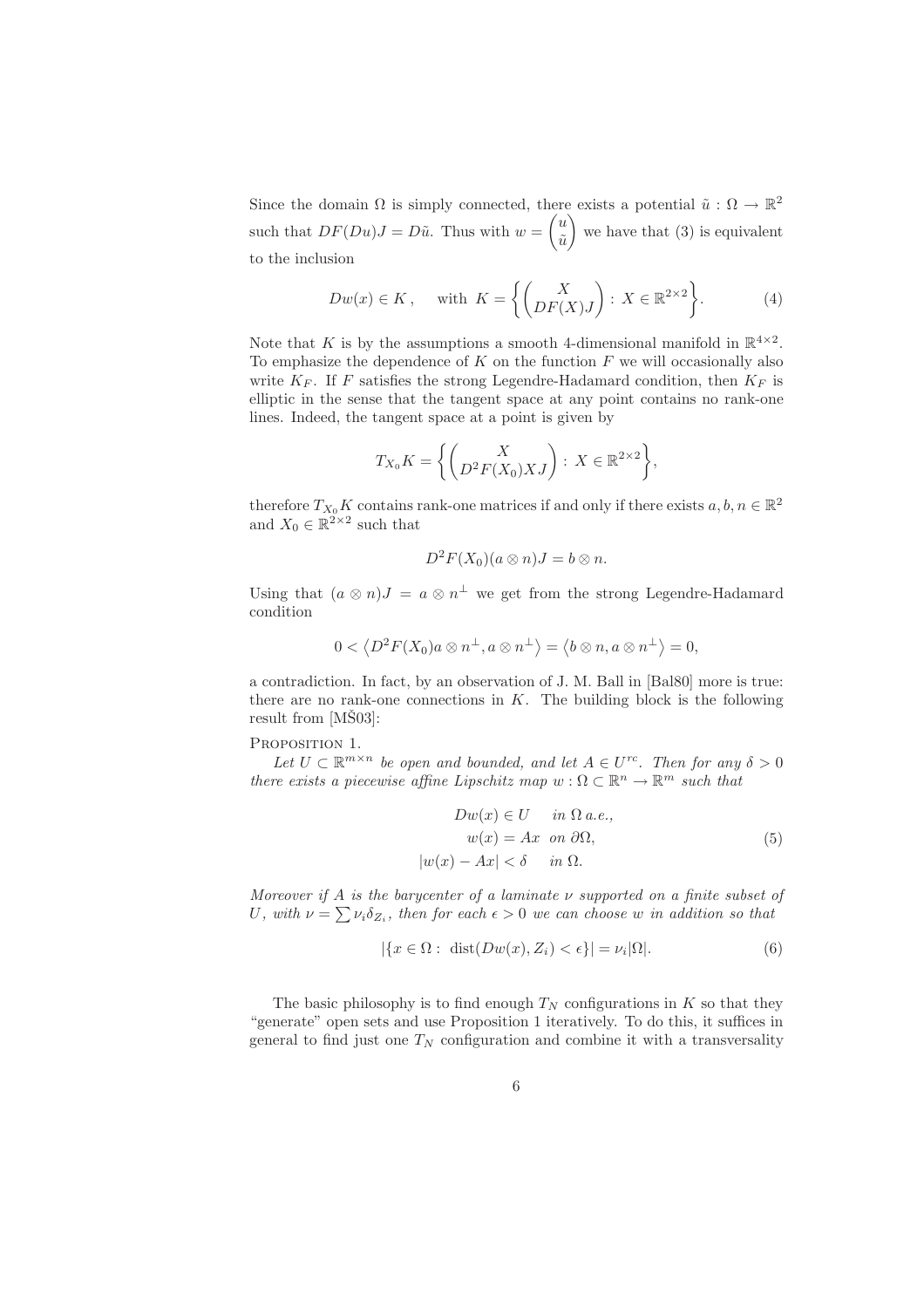argument, which yields a submanifold of  $T_N$  configurations in K. To explain this, recall Lemma 2 which says that locally around an ordered N-tuple

$$
(X_1^0, \ldots, X_N^0) \in \left(\mathbb{R}^{4 \times 2}\right)^N
$$

which is a  $T<sub>N</sub>$ -configuration, there exists a smooth manifold of (ordered) Ntuples,  $\mathcal{M}_N$ , consisting of  $T_N$  configurations. Moreover dim  $\mathcal{M}_N = 6N$ . Let

$$
\mathcal{K}_F = K_F \times \cdots \times K_F
$$

be the N-fold Cartesian product of the manifold  $K_F$ , so that  $\mathcal{K}_F$  is a 4Ndimensional smooth manifold in  $(\mathbb{R}^{4\times2})^N$ . Define the maps  $\pi_k$ ,  $\phi_k : \mathcal{M}_N \to \mathbb{R}^{4 \times 2}$  as

$$
\pi_k(Z_1, \dots, Z_N) = P_k \quad \text{and } \phi_k(Z_1, \dots, Z_N) = Z_k \tag{7}
$$

for  $k = 1, ..., N$ , where  $P_k$  is as in Lemma 1.

Let us recall the basic facts about transversality (a possible reference is  $[GP74]$ : suppose two smooth manifolds M and K embedded in  $\mathbb{R}^d$  intersect at a point z. The intersection is said to be *transversal* if the tangent spaces at the point z satisfy

$$
T_z \mathcal{M} + T_z \mathcal{K} = \mathbb{R}^d.
$$
 (8)

A direct consequence of the implicit function theorem is that if  $M$  and  $K$  intersect transversely at z, then locally the intersection  $\mathcal{M} \cap \mathcal{K}$  is a smooth manifold. Furthermore dim  $\mathcal{M} \cap \mathcal{K} = \dim \mathcal{M} + \dim \mathcal{K} - d$ .

Therefore in our case if  $\mathcal{M}_N$  and  $\mathcal{K}_F$  intersect transversely then the intersection is a manifold of dimension 2N. As  $N \geq 4$ , we can expect that generically the map  $\pi_k$  restricted to  $\mathcal{M}_N \cap \mathcal{K}_F$  is a submersion. That is, the image under  $\pi_k$  of the intersection (which by Lemma 1 is contained in the rank-one convex hull of  $K_F$ ) is an open set. Now we formally define the necessary condition for this genericity:

#### DEFINITION  $2$  (CONDITION  $(C)$ ).

*Suppose*  $F \in C^2(\mathbb{R}^{2\times 2})$  *is such that*  $K_F$  *contains a*  $T_N$  *configuration*  $\{Z_i\}$ and  $M_N$  *is the manifold of*  $T_N$  *configurations given by Lemma 2. If*  $M_N$  *and*  $\mathcal{K}_F$  *intersect transversely, and if for each*  $k = 1, \ldots, N$  *the map* 

$$
\pi_k : (Z_1, \ldots, Z_N) \mapsto P_k
$$

*is a local submersion on*  $M_N \cap \mathcal{K}_F$  *then* F *is said to satisfy condition (C) at*  $\{Z_i\}.$ 

After these preliminary considerations, we are ready for the main construction which appears in  $[M\check{S}03]$ :

#### PROPOSITION 2.

*Suppose*  $F \in C^2(\mathbb{R}^{2\times 2})$  *is such that the associated manifold* K *given by* (4) *contains a*  $T_N$  *configuration*  $\{Z_1^0, \ldots, Z_N^0\}$  *and suppose* F *satisfies condition*  $(C)$ at  $\{Z_i^0\}$ . Let  $P_0 \in \{Z_1^0, \ldots, Z_N^0\}$ <sup>rc</sup>. Then for any  $\delta > 0$  there exists a Lipschitz  $map \ w: \Omega \subset \mathbb{R}^2 \to \mathbb{R}^4$  *with the following properties:*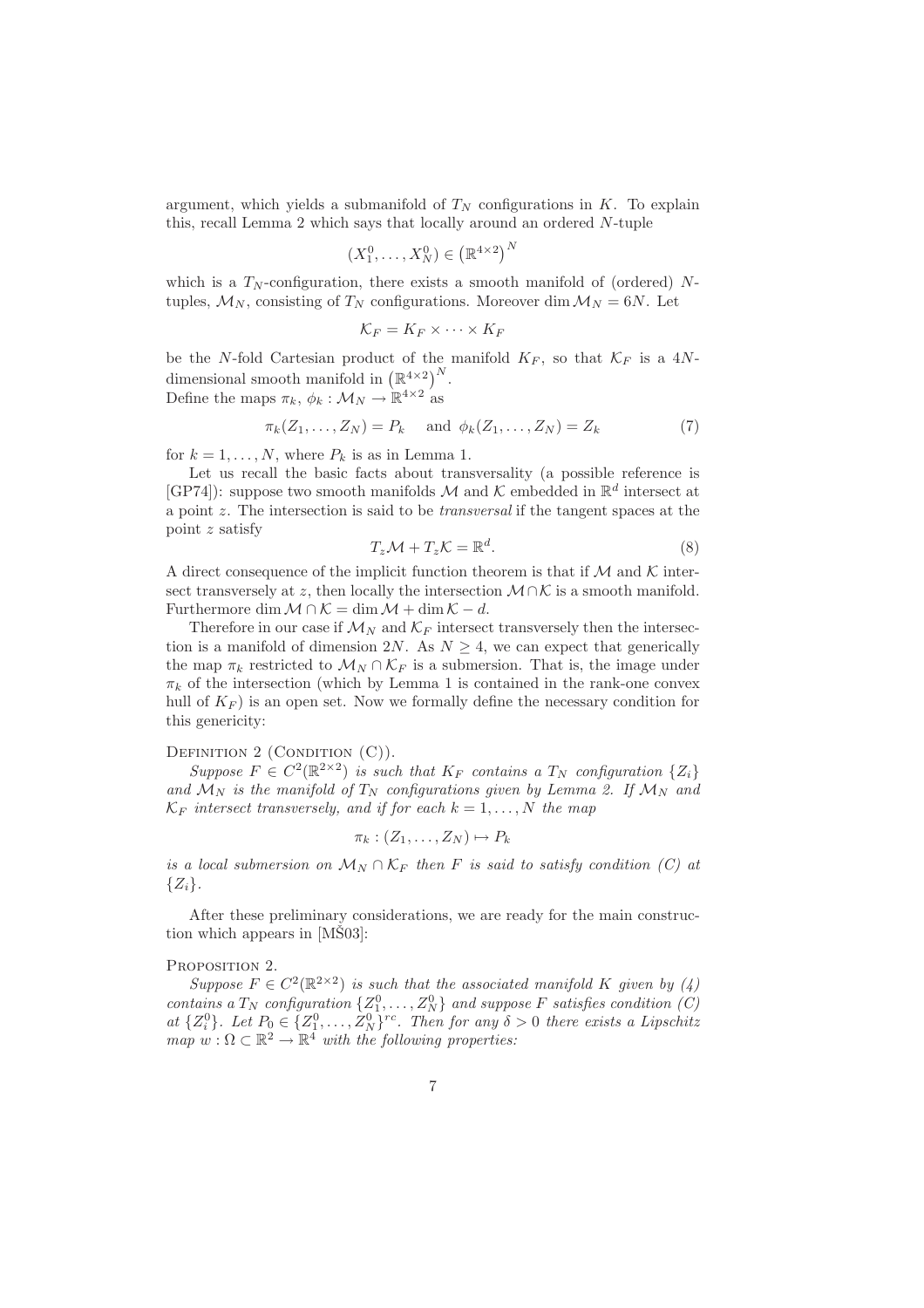- *1.*  $Dw(x) \in K \cap \left(\bigcup_{k=1}^N B_\delta(Z_k^0)\right)$  *a.e.* in  $\Omega$ *,*
- 2. In particular  $u = (w_1, w_2)$  *is a weak solution to (3)*,
- *3.*  $w(x) = P_0x$  *on* ∂Ω*, and*  $|w(x) P_0x| < δ$  *in* Ω*,*
- *4.* Dw *has essential oscillation of order 1 in any subdomain of* Ω*, so that* w *is nowhere*  $C^1$ .

PROOF. We will denote the manifold of  $T_N$  configurations given by Lemma 2 near  $z_0 = (Z_1^0, \ldots, Z_N^0)$  by M (i.e. dropping the subscript N).

The aim is to define a sequence of *approximate solutions*  $w^{(i)}$  using Proposition 1. To this end we need to define a sequence of open sets  $U_i \subset \mathbb{R}^{4 \times 2}$  such that  $U_i \subset U_{i+1}^{\text{rc}}$  and  $U_i \to K_F$  in the sense that if  $Z_i \in U_i$  with  $Z_i \to Z$  then  $Z \in K_F$ . In Gromov's original terminology such a sequence of sets is called an *in-approximation*. To define these open sets we use the maps  $\pi_k$  and  $\phi_k$  (see (7)), since condition (C) guarantees that the image of  $\pi_k$  is an open set. To move from these open sets towards K we take a convex combination of  $\pi_k$  and  $\phi_k$ .

By our assumptions  $D\pi_k$  restricted to the tangent space  $T_{z_0}(\mathcal{M}\cap\mathcal{K})$  has full rank, and so for all but finitely many values of  $\lambda$  the linear map

$$
(1 - \lambda)D\pi_k + \lambda D\phi_k \tag{9}
$$

has full rank. Let  $\lambda_i \in (0,1)$  be an increasing sequence with  $\lambda_i \to 1$  so that the maps in  $(9)$  have full rank for all i and k. Let

$$
\Phi_i^k \stackrel{\text{def}}{=} (1 - \lambda_i)\pi_k + \lambda_i \phi_k.
$$

Then  $\Phi_i^k : \mathcal{M} \cap \mathcal{K} \to \mathbb{R}^{4 \times 2}$  are local submersions. In order to ensure that in addition  $U_i \subset U_{i+1}^{\text{rc}}$ , we choose an increasing sequence of relatively open sets

$$
\mathcal{O}_{i-1} \subset \mathcal{O}_i \subset \mathcal{M} \cap \mathcal{K} \cap (B_{\delta}(Z_1^0) \times \cdots \times B_{\delta}(Z_N^0))
$$

and let  $U_{i,k} = \Phi_i^k(\mathcal{O}_i)$ ,  $U_i = \bigcup_{k=1}^N U_{i,k}$ . By adjusting the sequence  $\lambda_i$  if necessary, we may assume that  $P_0 \in U_1^{rc}$ .

In order to apply Proposition 1, we pick laminates in the following way. Let  $Z \in U_i$ , say  $Z \in U_{i,1}$ . By our construction, there exists  $(Z_1,\ldots,Z_N) \in \mathcal{O}_i$ forming a  $T_N$  such that Z is contained in the segment  $[P_1, Z_1]$ .

In Figure 2, solid lines show the original  $T_N$  contained in  $K$ , and dashed lines the perturbed  $T_N$  with  $Z \in [P_1, Z_1]$ . As  $(Z_1, \ldots, Z_N) \in \mathcal{O}_{i+1}$  also, there exist new points  $Z_k \in U_{i+1,k}$  on the segments  $[P_k, Z_k]$ . But then, since  $Z_k$  themselves form a  $T_N$  with  $\pi_k(\tilde{Z}_1,\ldots,\tilde{Z}_N) = P_k$ , there exist coefficients  $\nu_i \in (0,1)$  such that the probability measure

$$
\nu = \sum_{k=1}^{N} \nu_k \delta_{\tilde{Z}_k}
$$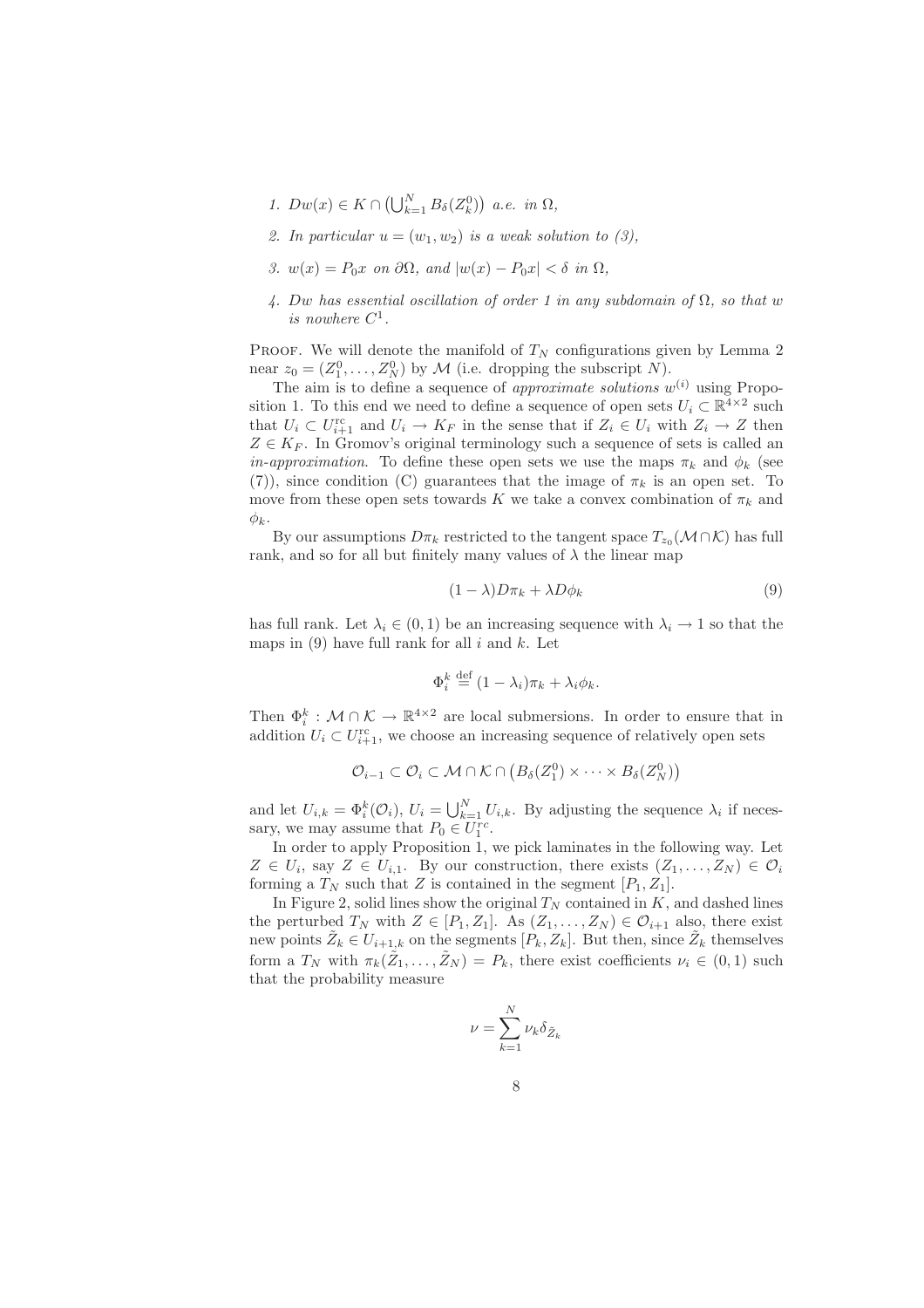is a laminate with barycenter  $P_1$ . Consequently

$$
\mu \stackrel{\text{def}}{=} \frac{\lambda_i}{\lambda_{i+1}} \delta_{\tilde{Z}_1} + \big(1 - \frac{\lambda_i}{\lambda_{i+1}}\big)\nu
$$

is a laminate supported in  $U_{i+1}$  with barycenter Z. Moreover

$$
\mu(U_{i+1,1}) > \frac{\lambda_i}{\lambda_{i+1}}.\tag{10}
$$



Figure 2: Original and perturbed  $T_5$ 's

For any subdomain  $\tilde{\Omega} \subset \Omega$  Proposition 1 now gives a function  $w : \tilde{\Omega} \to \mathbb{R}^4$ with the following properties:

- (i)  $w(x) = Zx$  on  $\partial \tilde{\Omega}$ , and  $Dw(x) \in U_{i+1}$  in  $\tilde{\Omega}$ ,
- (ii)  $|w(x) Zx| < 2^{-(i+1)}\delta$  in  $\tilde{\Omega}$ ,
- (iii)  $|\{x \in \tilde{\Omega} : Dw(x) \in U_{i+1,1}\}| > \frac{\lambda_i}{\lambda_{i+1}} |\tilde{\Omega}|,$
- (iv)  $\int_{\tilde{\Omega}} |Dw Z| dx \leq C(\lambda_{i+1} \lambda_i) |\tilde{\Omega}|.$

Indeed, (i) and (ii) follow directly from Proposition 1 and since  $U_i$  are open sets, and (iii) follows from the estimate (10) together with (6). To prove (iv)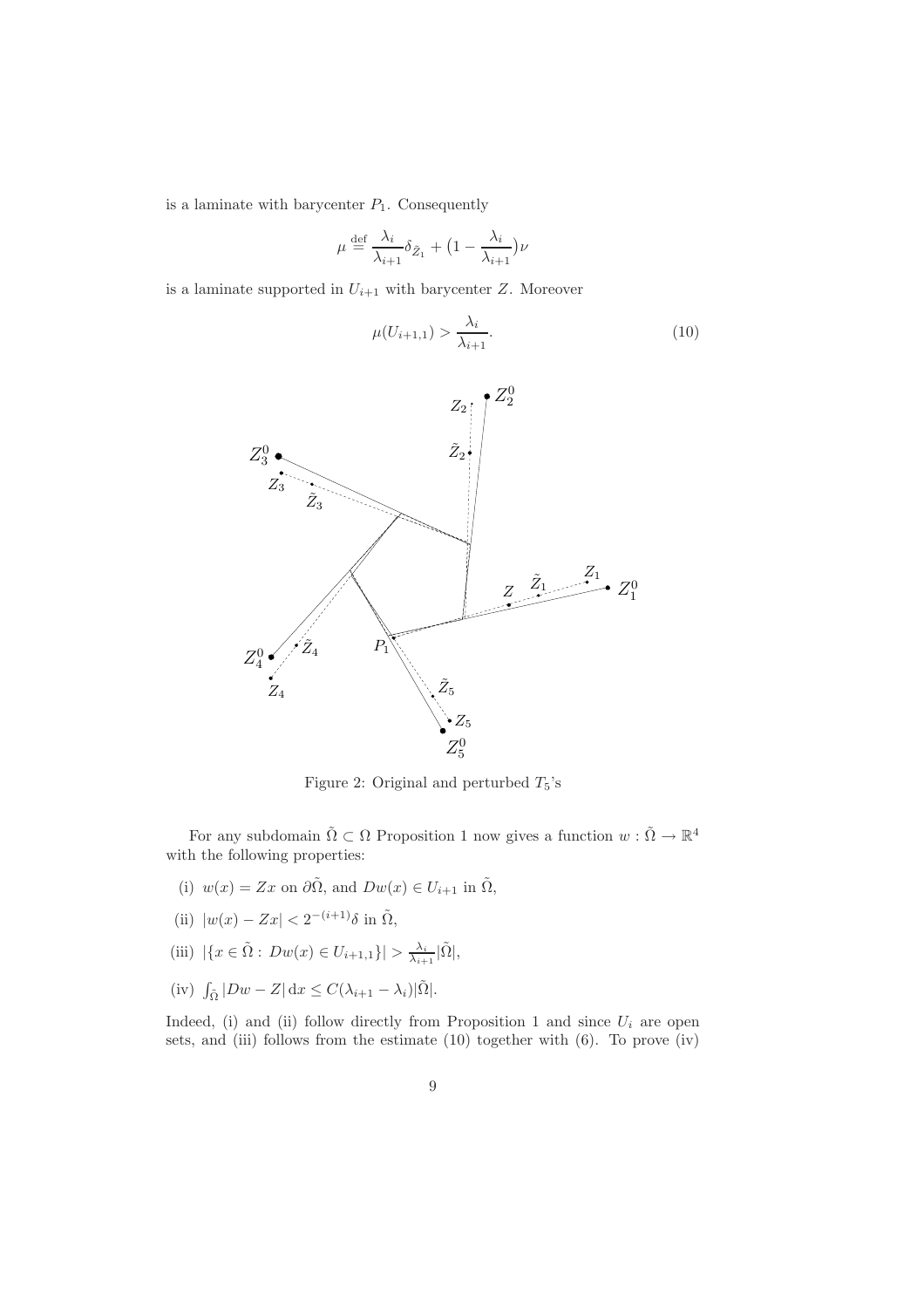note that by (iii) the gradient  $Dw$  takes values near  $\tilde Z_1$  in a large portion of the domain  $\tilde{\Omega}$ , and  $|Z - \tilde{Z}_1| = (\lambda_{i+1} - \lambda_i)|P_1 - Z_1|$ . Hence

$$
\int_{\tilde{\Omega}} |Dw - Z| dx = \int_{\{Dw \in U_{i+1,1}\}} |Dw - Z| dx + \int_{\{Dw \notin U_{i+1,1}\}} |Dw - Z| dx
$$
  
\n
$$
\leq C |\tilde{\Omega}|(\lambda_{i+1} - \lambda_i) + C |\tilde{\Omega}| (1 - \frac{\lambda_i}{\lambda_{i+1}})
$$
  
\n
$$
\leq C(1 + \frac{1}{\lambda_1}) |\tilde{\Omega}|(\lambda_{i+1} - \lambda_i).
$$

We are now ready to define a sequence of functions on  $\Omega$  inductively in the following way. Let  $w^{(0)}(x) \equiv P_0 x$ . To obtain  $w^{(i+1)}$  from  $w^{(i)}$ , decompose  $\Omega$ into a union of pairwise disjoint open sets of diameter no more than  $\frac{1}{i}$ ,

$$
|\Omega\setminus\bigcup_{\alpha}\Omega^{i}_{\alpha}|=0,
$$

so that  $w^{(i)}$  is affine in each open set. In each  $\Omega^i_\alpha$  we can apply the above construction and obtain  $w^{(i+1)}$  by replacing the affine function with the newly constructed one.

That our sequence  $w^{(i)}$  converges uniformly and in  $W^{1,1}$  to some limit w follows from (ii) and (iv). Moreover, w is Lipschitz with  $w(x) = P_0x$  on  $\partial\Omega$ ,  $|w(x) - P_0x| < \delta$  in  $\Omega$  and

$$
Dw(x) \in K \cap \left(\bigcup_{k=1}^{N} B_{\delta}(Z_k^0)\right) \quad \text{a.e. in } \Omega.
$$

To show that  $Dw$  has essential oscillation of order 1 in any open set, take an open subset  $\tilde{\Omega} \subset \Omega$ . For large enough  $i_0$  there exists  $\alpha$  such that  $\Omega^{i_0}_{\alpha} \subset \tilde{\Omega}$ . Now the way we obtain  $w^{(i_0+1)}$  from  $w^{(i_0)}$  means that there exist  $\epsilon_k > 0$  (depending on  $i_0$  as well) so that for each  $k = 1, ..., N$ 

$$
|\{x \in \Omega^{i_0}_{\alpha} : Dw^{(i_0+1)}(x) \in U_{i_0+1,k}\}| > \epsilon_k |\Omega^{i_0}_{\alpha}|.
$$

But then, from (iii) follows that for each  $i>i_0$  and each k

$$
|\{x \in \Omega^{i_0}_{\alpha}: Dw^{(i)}(x) \in U_{i,k}\}| > \frac{\lambda_{i-1}}{\lambda_i} \frac{\lambda_{i-2}}{\lambda_{i-1}} \dots \frac{\lambda_{i_0}}{\lambda_{i_0+1}} \epsilon_k |\Omega^{i_0}_{\alpha}| = \frac{\lambda_{i_0}}{\lambda_i} \epsilon_k |\Omega^{i_0}_{\alpha}|,
$$

and passing to the limit gives

$$
|\{x \in \Omega^{i_0}_{\alpha} : Dw(x) \in B_{\delta}(Z^0_k)\}| \geq \lambda_{i_0} \epsilon_k |\Omega^{i_0}_{\alpha}|
$$

for all  $k = 1, \ldots, N$ . This proves that

$$
|\{x \in \tilde{\Omega} : Dw(x) \in B_{\delta}(Z_k^0)\}| > 0
$$

for any open  $\tilde{\Omega} \subset \Omega$  and thus  $Dw$  has non-vanishing essential oscillation in any open set. Therefore it is nowhere  $C^1$ .  $Q.E.D.$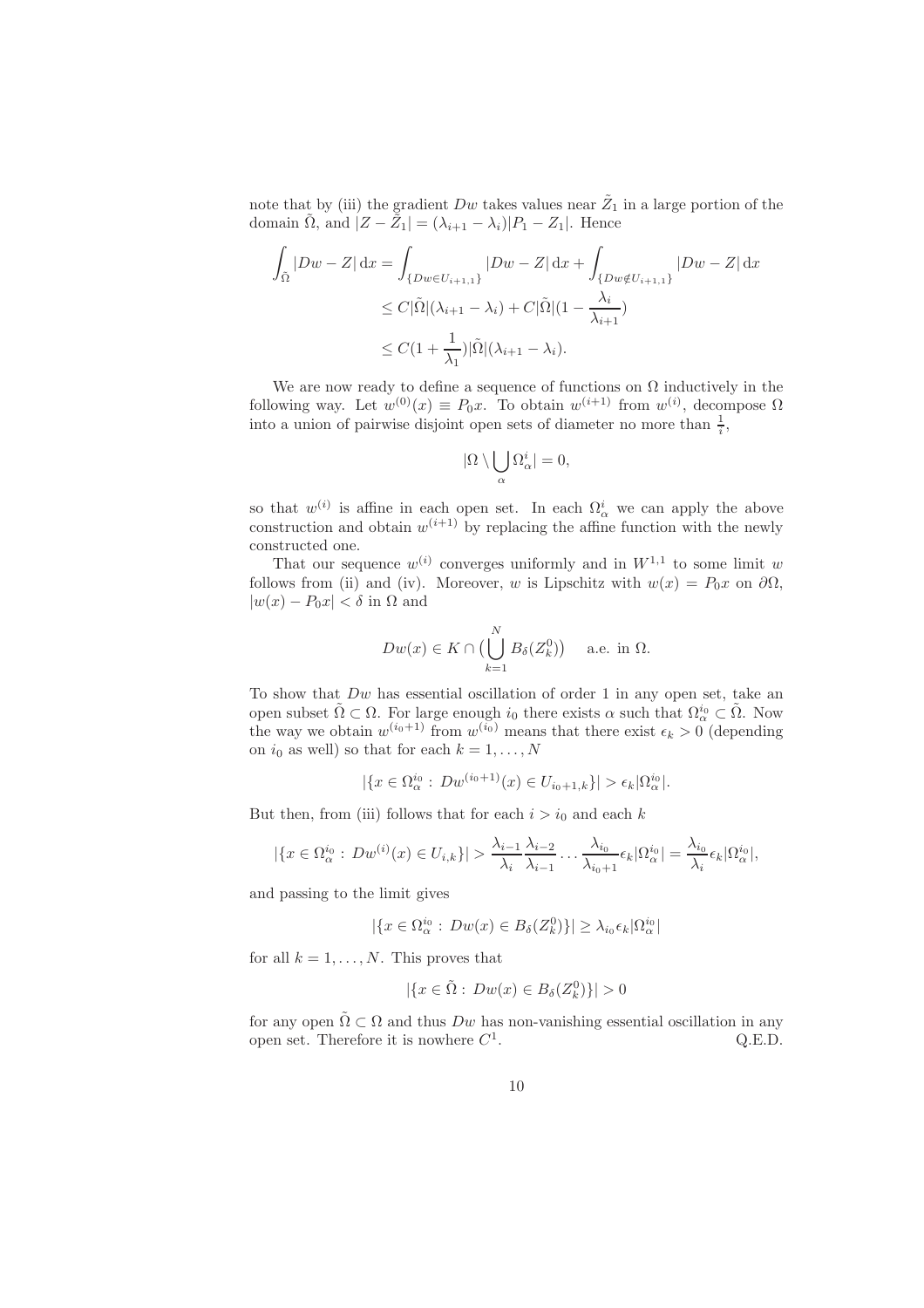Following a suggestion of J. Kristensen, we immediately obtain the corollary below:

COROLLARY 1. *Assume, as in Proposition 2, that*  $F \in C^2(\mathbb{R}^{2\times 2})$ *, that*  $K_F$  *contains a*  $T_N$  *configuration*  $\{Z_1^0, \ldots, Z_N^0\}$  *with*  $Z_k^0 = \begin{pmatrix} X_k^0 \\ Y_k^0 \end{pmatrix}$  *,* F *satisfies condition* (C) at  $\{Z_i^0\}$ , and in addition that  $D^2F(X_k^0)$  is positive definite for each k.

*Then for sufficiently small*  $\delta > 0$  *the map* w *constructed in Proposition 2 is* such that  $u = (w_1, w_2)$  *is a weak local minimiser of* 

$$
\int_{\Omega} F(Du(x)) dx.
$$

In the paper  $[M\check{S}03]$  Müller and  $\check{S}$  verák constructed a strongly quasiconvex function F for which  $K_F$  contains a  $T_4$  configuration. Then they explicitly calculated the tangent space to  $\mathcal{M}_4$  at the point of intersection with  $\mathcal{K}_{F_0}$  to prove that a suitable perturbation can move into the non-degenerate situation (C). In Section 5 we will show that (C) can be achieved in a general situation, for any  $T_N$  configuration. In view of this, and the fact that small enough perturbations of strongly polyconvex functions remain strongly polyconvex, it is sufficient to exhibit one  $T_N$  configuration for one specific strongly polyconvex function to prove Theorem 1. We will do this in the next section, with  $N = 5$ .

## **4 Polyconvex examples**

Instead of fixing a specific strongly polyconvex function and looking for  $T_5$ 's in the corresponding set  $K_F$ , we look for a specific  $T_5$  which lies in  $K_F$  for some strongly polyconvex function  $F$ . The difference is computational: for the former one has to solve 15 nonlinear equations in 25 variables, whereas the latter can be reduced to linear programming.

LEMMA 3. *There exists a smooth, strongly polyconvex function*  $F : \mathbb{R}^{2 \times 2} \to \mathbb{R}$ *and a*  $T_5$ -configuration  $\{Z_i\} \subset \mathbb{R}^{4 \times 2}$  such that  $\{Z_i\} \subset K_F$ . Moreover  $D^2F(X_i)$ *is positive definite for each i, where*  $Z_i = \begin{pmatrix} X_i \\ Y_i \end{pmatrix}$  $Y_i$ *.*

PROOF. By the definition of the set  $K_F$ , a  $T_N$  configuration  $\{Z_i\} = \left\{ \begin{pmatrix} X_i \\ Y_i \end{pmatrix} \right\}$  $Y_i$  $\big)$ is contained in  $K_F$  exactly if

$$
DF(X_i)J = Y_i.
$$
\n<sup>(11)</sup>

Recall that  $F : \mathbb{R}^{2 \times 2} \to \mathbb{R}$  is strongly polyconvex if there exists a convex function  $G : \mathbb{R}^5 \to \mathbb{R}$  and  $\epsilon > 0$  such that  $F(X) = \frac{\epsilon}{2}|X|^2 + G(X, \det X)$ .

Therefore there exists a strongly polyconvex function F for which  $Z_i \in K_F$ for all  $i = 1, ..., N$  if and only if there exists  $\epsilon > 0$  and a convex function G satisfying

$$
\partial_X G(\tilde{X}_i) + \partial_d G(\tilde{X}_i) \text{cof } X_i = -Y_i J - \epsilon X_i \quad \text{ for } i = 1, \dots, N. \tag{12}
$$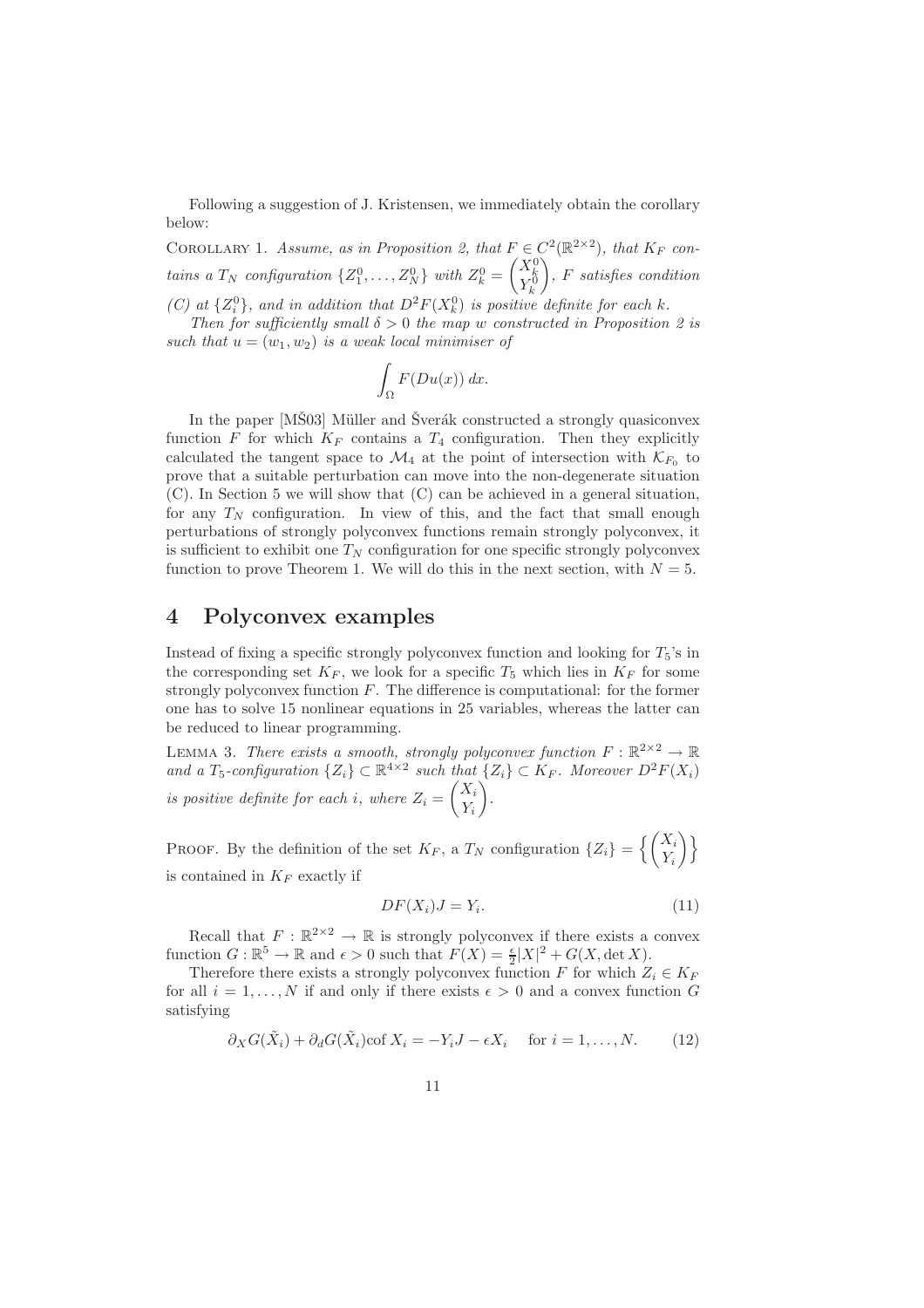Here  $\partial_d$  means derivative with respect to the determinant term, and for  $X \in$  $\mathbb{R}^{2\times 2}$  we write  $\tilde{X} = (X, \det X) \in \mathbb{R}^5$ . Suppose we are given real numbers  $c_i$  and vectors  $B_i$ ,  $\tilde{X}_i \in \mathbb{R}^5$  for  $i = 1 \ldots n$ . It is well known that there exists a (smooth) convex function G with the property that  $G(\tilde{X}_i) = c_i$  and  $DG(\tilde{X}_i) = B_i$  if the data satisfies the system of  $n(n-1)$  inequalities

$$
c_j > c_i + \langle B_i, \tilde{X}_j - \tilde{X}_i \rangle_{\mathbb{R}^5} \quad \text{for all } i \neq j.
$$
 (13)

Indeed, let  $G_0(\tilde{X}) = \max_i \left( c_i + \langle B_i, \tilde{X} - \tilde{X}_i \rangle \right)$ . Take a smooth mollifier  $\phi$  on  $\mathbb{R}^5$  supported in a small ball around the origin and satisfying  $\int \phi(\tilde{Y}) d\tilde{Y} = 1$ and  $\int \tilde{Y} \phi(\tilde{Y}) d\tilde{Y} = 0$ . Since the inequalities (13) are strict, taking the support of  $\phi$  sufficiently small we ensure that in a neighbourhood of each  $\tilde{X}_i$ 

$$
\phi * G_0(\tilde{X}) = \int \left( c_i + \left\langle B_i, (\tilde{X} - \tilde{Y}) - \tilde{X}_i \right\rangle \right) \phi(\tilde{Y}) d\tilde{Y}
$$

$$
= c_i + \left\langle B_i, \tilde{X} - \tilde{X}_i \right\rangle = G_0(\tilde{X}).
$$

Therefore  $G = \phi * G_0$  gives the required smooth and convex function. Substituting (12) into (13) gives

$$
c_j > c_i + \langle B_i, \tilde{X}_j - \tilde{X}_i \rangle_{\mathbb{R}^5}
$$
  
=  $c_i + \langle \partial_X G(\tilde{X}_i), X_j - X_i \rangle + \partial_d G(\tilde{X}_i) (\det X_j - \det X_i)$   
=  $c_i - \langle Y_i J + \epsilon X_i + \partial_d G(\tilde{X}_i) \text{cof } X_i, X_j - X_i \rangle + \partial_d G(\tilde{X}_i) (\det X_j - \det X_i).$ 

Writing  $d_i = \partial_d G(\tilde{X}_i)$  we see that a convex function G satisfying (12) exists if there exists real numbers  $c_i, d_i$  satisfying the system

$$
c_i - c_j + d_i \det(X_i - X_j) + \langle X_i - X_j, Y_i J \rangle < -\epsilon \langle X_i, X_i - X_j \rangle. \tag{14}
$$

In particular if

$$
c_i - c_j + d_i \det(X_i - X_j) + \langle X_i - X_j, Y_i J \rangle < 0 \tag{15}
$$

for all  $i \neq j$ , then we can choose  $\epsilon > 0$  so that (14) is also satisfied. We conclude the proof by presenting an explicit example at the end of this section of a  $T_5$ configuration, for which the system (15) is feasible.

In order to achieve that  $D^2F(X_i)$  is positive definite, we modify  $G_0$  slightly. Namely, let

$$
\Psi(X) = \begin{cases} \gamma |X|^2 & \text{if } |X| < \delta \\ \gamma \delta |X| & \text{if } |X| \ge \delta, \end{cases}
$$
\n(16)

where  $\gamma, \delta > 0$  are to be determined later. Let

$$
G_0(\tilde{X}) = \max_i \left( c_i + \left\langle B_i, \tilde{X} - \tilde{X}_i \right\rangle + \Psi(X - X_i) \right)
$$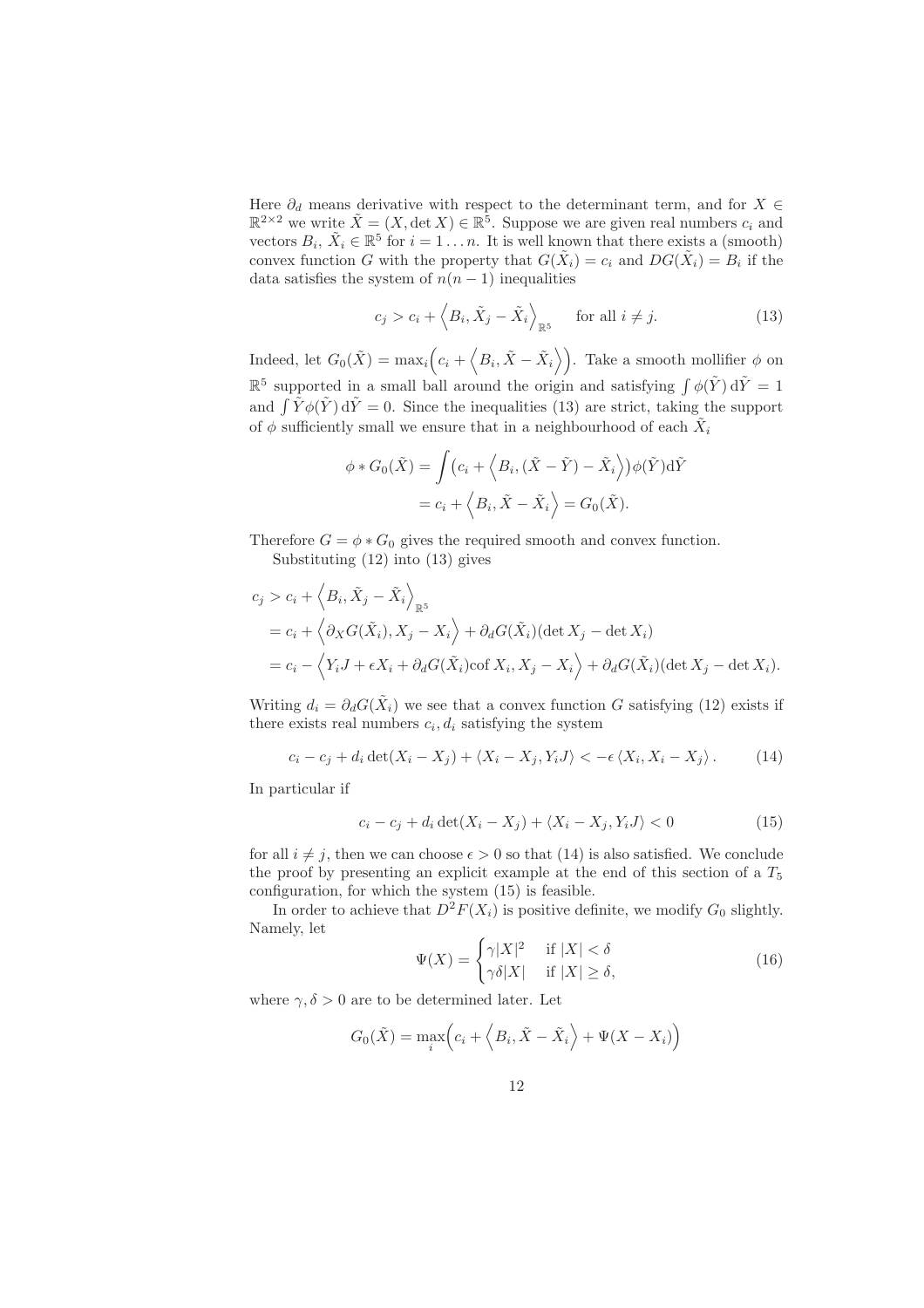and  $G = \phi * G_0$  as before. Since  $G_0$  is a pointwise maximum of convex functions  $(\text{in } \tilde{X})$ , it is convex, and so G is also convex. Since  $\Psi(X) \leq \delta \gamma |X|$ , for any given  $\gamma > 0$  there exists  $\delta > 0$  so that

$$
c_j > c_i + \langle B_i, \tilde{X}_j - \tilde{X}_i \rangle_{\mathbb{R}^5} + \Psi(X_j - X_i)
$$

for all i, j. Therefore in a neighbourhood of  $\tilde{X}_i$ 

$$
G(\tilde{X}) = c_i + \langle B_i, \tilde{X} - \tilde{X}_i \rangle + \phi * \Psi(X - X_i),
$$

hence in a neighbourhood of  $X_i$ 

$$
F(X) = \frac{\epsilon}{2}|X|^2 + c_i - \langle Y_i J + \epsilon X_i, X - X_i \rangle + d_i \det(X - X_i) + \phi * \Psi(X - X_i).
$$

Thus

$$
D^{2}F(X_{i})[Z, Z] = -d_{i} \det Z + (\gamma + \epsilon)|Z|^{2}
$$

so that  $D^2F(X_i)$  is positive definite if  $\gamma > \max d_i$ . This finishes the proof of the lemma.  $Q.E.D.$ 

For  $N = 4$  the system (15) does not admit solutions for any  $T_4$ , as shown in [KMS03] (Proposition 9). For  $N = 5$  however we can find solutions by essentially fixing the "base" configuration  $\{X_i\}$  and treating the  $Y_i$ 's as variables. The simple observation is that in this way the  $Y_i$  appear in (15) linearly. From the numerical point of view the easiest is to consider the parametrisation (2) with the rank-one pentagon given by  $C_i = \begin{pmatrix} a_i \otimes n_i \\ b_i \otimes n_i \end{pmatrix}$  $b_i \otimes n_i$ ). If we fix  $a_i, n_i, \kappa_i$ , then the  $b_i$ are an additional 10 variables in (15) subject to the constraint  $\sum_i b_i \otimes n_i = 0$ . In this way we obtain a system of 20 linear inequalities in 16 variables. So the corresponding adjoint system should have a reasonably small kernel, meaning that the set of obstructions to (15) is small. To check whether a linear system of inequalities has solutions we used the simplex algorithm in Maple V. After a few tries for the parameters  $(\kappa_i, a_i, n_i)$  one can obtain a soluble linear system and a solution.

Example 1.

$$
Z_1 = \begin{pmatrix} 2 & 2 \\ -2 & -2 \\ 20 & 20 \\ 14 & 14 \end{pmatrix}, \quad Z_2 = \begin{pmatrix} 3 & 5 \\ -5 & -9 \\ 0 & -10 \\ 3 & -1 \end{pmatrix}, \quad Z_3 = \begin{pmatrix} 4 & 3 \\ -9 & -5 \\ -41 & 0 \\ -21 & 3 \end{pmatrix},
$$

$$
Z_4 = \begin{pmatrix} -3 & -3 \\ 8 & 9 \\ 54 & 72 \\ 30 & 41 \end{pmatrix}, \quad Z_5 = \begin{pmatrix} 0 & 0 \\ -1 & -2 \\ -18 & -36 \\ -11 & -22 \end{pmatrix}.
$$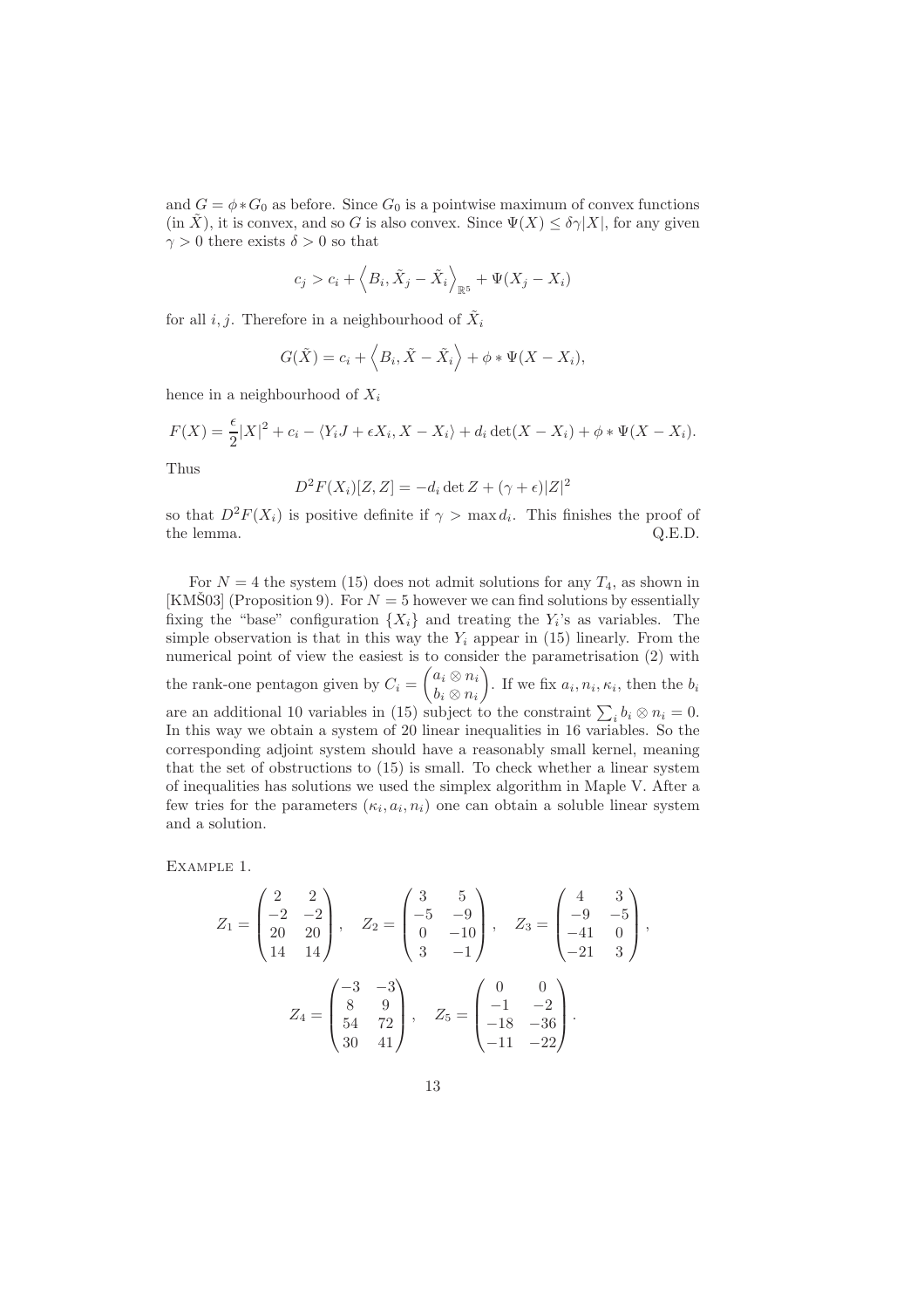*The corresponding rank-one pentagon is*

$$
C_1 = \begin{pmatrix} 1 & 1 \\ -1 & -1 \\ 10 & 10 \\ 7 & 7 \end{pmatrix}, \quad C_2 = \begin{pmatrix} 1 & 2 \\ -2 & -4 \\ -5 & 10 \\ -2 & -4 \end{pmatrix}, \quad C_3 = \begin{pmatrix} 1 & 0 \\ -3 & 0 \\ -23 & 0 \\ -13 & 0 \end{pmatrix},
$$

$$
C_4 = \begin{pmatrix} -3 & -3 \\ 7 & 7 \\ 36 & 36 \\ 19 & 19 \end{pmatrix}, \quad C_5 = \begin{pmatrix} 0 & 0 \\ -1 & -2 \\ -18 & -36 \\ -11 & -22 \end{pmatrix},
$$

*and*  $P = 0, \kappa_1 = \cdots = \kappa_5 = 2$ .

*One can check that plugging this* T<sup>5</sup> *into (15) gives a feasible linear system of inequalities (with RHS=*10−<sup>2</sup>*).*

## **5 Stable embedding of** *TN*

The purpose of this section is to prove that if for a function  $F_0$  there is a  $T_N$ configuration contained in  $K_{F_0}$ , then for certain small perturbations F of  $F_0$  the same  $T_N$  configuration is contained in  $K_F$  in a stable way (i.e. condition (C) holds). The requirement that  $K_F$  contains the *same*  $T_N$  means that we are not dealing with any generic perturbation of  $F_0$ . Thus we need to carefully analyse the structure of the tangent space  $T\mathcal{M}_N$ . On the other hand, once F is such that  $\mathcal{K}_F$  and  $\mathcal{M}_N$  intersect transversely, **any** small perturbation of F leads to  $F'$  with  $K_{F'}$  still containing some (possibly different)  $T_N$  configuration.

THEOREM 2. *Suppose*  $F_0 \in C^2(\mathbb{R}^{2\times 2})$  *such that*  $K_{F_0}$  *contains* a  $T_N$  *configuration. Then for any*  $\delta > 0$  *there exists*  $F \in C^2(\mathbb{R}^{2 \times 2})$  *with* sup  $|D^2F - D^2F_0| < \delta$ and such that  $K_F$  contains the same  $T_N$  configuration and moreover  $F$  satisfies *the non-degeneracy condition (C).*

PROOF. Let the  $T_N$  configuration be  $\left\{ \begin{pmatrix} X_i \\ Y_i \end{pmatrix} \right\}$ Yi  $\bigg\}$ :  $i = 1, \ldots, N$ . Following [MŠ03] we will prove that

$$
F(X) = F_0(X) + \delta \sum_{k=1}^{N} H_k(X - X_k)
$$
\n(17)

gives the required perturbation for suitable  $H_k \in C^2(\mathbb{R}^{2\times 2})$  compactly supported in a neighbourhood of the origin with  $DH_k(0) = 0$  and  $D^2H_k(0) = A_k$ .

Condition (C) requires that the tangent space to  $\mathcal{K}_F = (K_F)^{\times N}$  at the "point"  $z = (Z_1, \ldots, Z_N) \in (\mathbb{R}^{4 \times 2})^{\times N}$  satisfies

$$
T_z \mathcal{K}_F + T_z \mathcal{M}_N = (\mathbb{R}^{4 \times 2})^{\times N},
$$
  
dim $(\text{im} D \pi_k|_{T_z \mathcal{K}_F}) = 8$  for  $k = 1, ..., N$ . (18)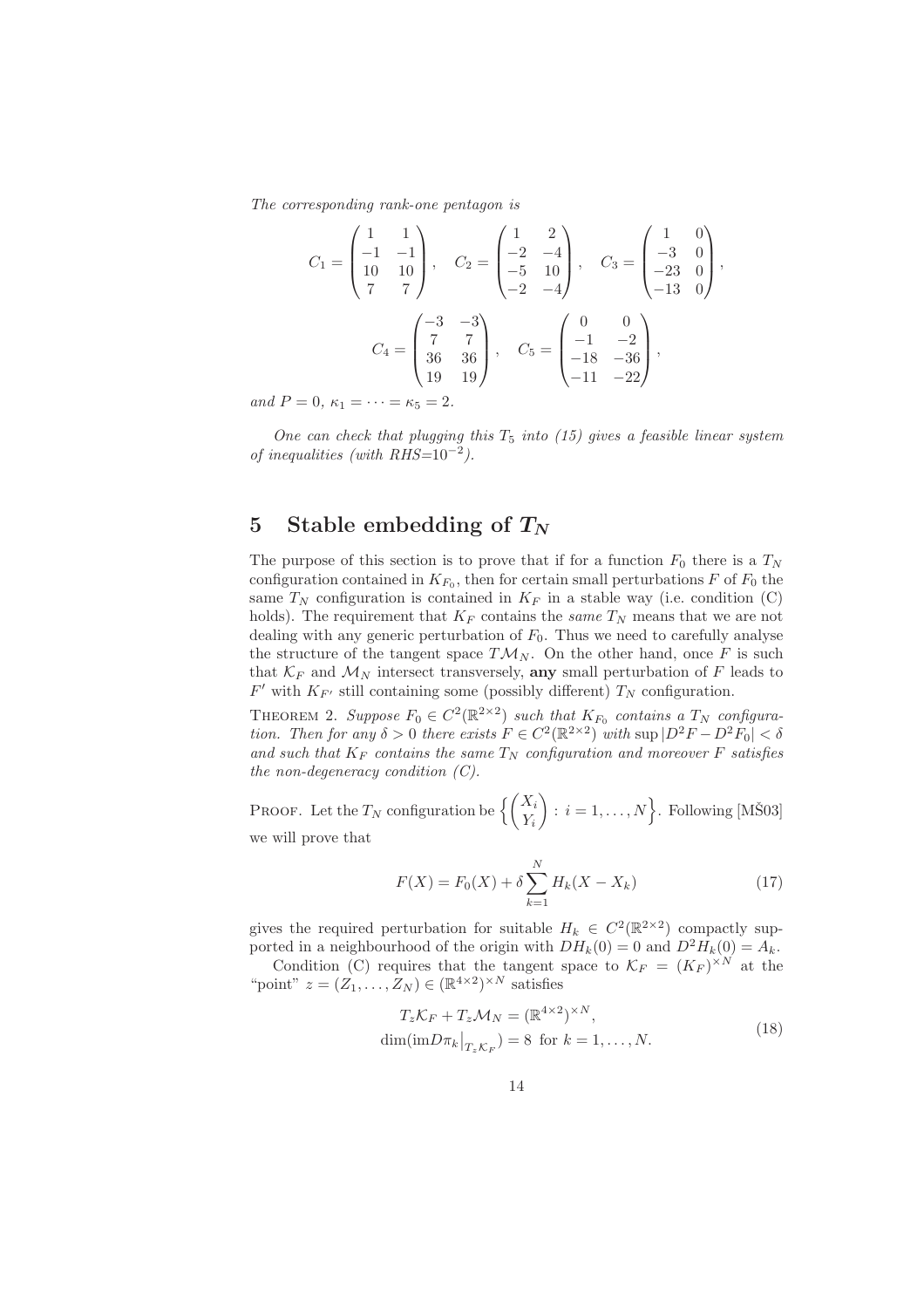As dim  $\mathcal{K}_F = 4N$  and dim  $\mathcal{M}_N = 6N$ , we have that  $\dim(T_z \mathcal{M}_N \cap T_z \mathcal{K}_F) \geq 2N$ and hence dim(ker  $D\pi_k \cap T_z\mathcal{K}_F$ )  $\geq 2N-8$ , with equality corresponding to transversal intersection. Thus (18) is equivalent to

$$
\dim(\ker D\pi_k \cap T_z\mathcal{K}_F) = 2N - 8,
$$

that is,

$$
T_z \mathcal{K}_F + \ker D\pi_k = (\mathbb{R}^{4 \times 2})^{\times N}.
$$
 (19)

Given any symmetric linear map  $A_i : \mathbb{R}^{2 \times 2} \to \mathbb{R}^{2 \times 2}$ ,  $i = 1, ..., N$ , we can choose  $H_i$  in (17) so that the tangent space to  $\mathcal{K}_F$  is given by

$$
T_z\mathcal{K}_F=V_1\times\cdots\times V_N,
$$

where

$$
V_i = \left\{ \begin{pmatrix} Y \\ A_i[Y] \end{pmatrix} : Y \in \mathbb{R}^{2 \times 2} \right\}.
$$
 (20)

Let us say that a property **P** holds for *generic*  $(V_1, \ldots, V_N)$  if whenever  $A_i^0$  :  $\mathbb{R}^{2\times 2} \rightarrow \mathbb{R}^{2\times 2}$  are symmetric linear maps, then there exist symmetric linear maps  $A_i$  in any neighbourhood of the  $A_i^0$  so that the N-tuple formed from the corresponding subspaces  $V_i$  satisfies the property  $P$ .

If there is a choice of  $(V_1, \ldots, V_N)$  for which (19) holds for *some* k, then the set of such choices is generic. Hence, in order to prove that there is a choice of  $(V_1,\ldots,V_N)$  for which (19) holds for *all* k, it suffices to prove this for  $k=1$ .

Suppressing the subscript we write

$$
\pi(Z_1,\ldots,Z_N)=P_1.\tag{21}
$$

We will show that ker  $D\pi$  contains a 4N-dimensional subspace L such that for generic  $V_i$  as above we have

$$
L \cap (V_1 \times \cdots \times V_N) = \{0\}.
$$
 (22)

Since dim $(V_1 \times \cdots \times V_N) = 4N$ , this shows that

$$
L + (V_1 \times \cdots \times V_N) = (\mathbb{R}^{4 \times 2})^{\times N},
$$

and this will finish the proof of Theorem 2. To construct  $L$  we derive a necessary and sufficient condition for (22) in Lemma 4 below. Finally, in Lemma 5 we prove that ker  $D\pi$  contains a subspace L satisfying the conditions in Lemma 4. Q.E.D.

In the following we make the identification  $\mathbb{R}^{4\times 2} \cong \mathbb{R}^8$ . To construct the subspace L, let us introduce the following notation: For any  $k \geq 1$  and integers  $1 \leq i_1 < \cdots < i_k \leq N$ , let  $p_{i_1...i_k} : \mathbb{R}^{8N} \to \mathbb{R}^{8N}$  be the orthogonal projection onto the subspace which is the Cartesian product of k  $\{0\}$ 's and  $N - k \mathbb{R}^8$ 's with the  $\{0\}$ 's at the  $i_1,\ldots,i_k$ 's places. So for example

$$
\text{im } p_1 = \{0\} \times \mathbb{R}^8 \times \cdots \times \mathbb{R}^8 \text{ and } \text{im } p_{12} = \{0\} \times \{0\} \times \mathbb{R}^8 \times \cdots \times \mathbb{R}^8.
$$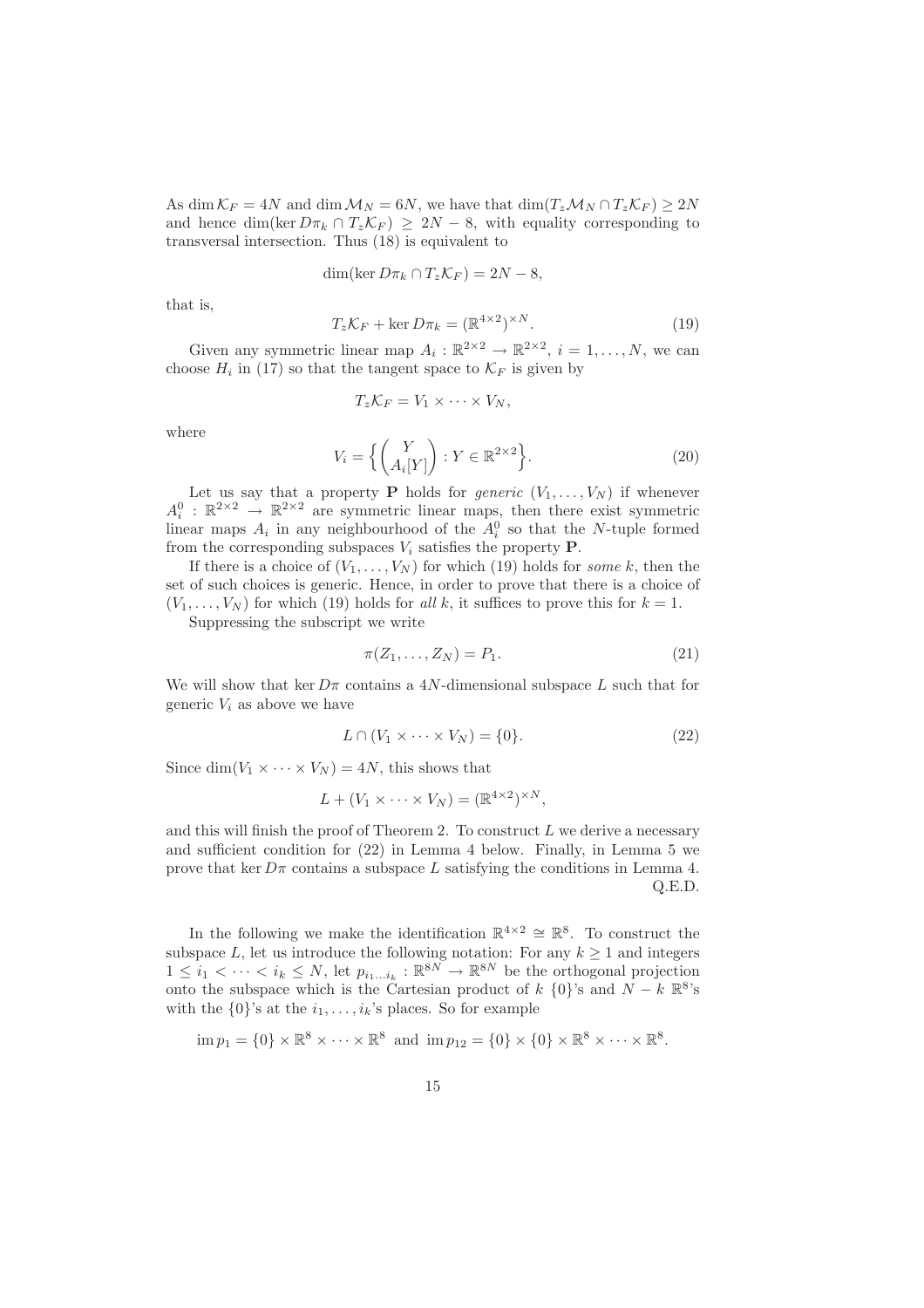The main issue is the following: If for example  $L$  is a  $4N$  (or less) dimensional subspace of  $\mathbb{R}^{8N}$ , such that its intersection with  $\mathbb{R}^8 \times \{0\} \times \cdots \times \{0\}$  is at least 5-dimensional, then it will nontrivially intersect any subspace of the form  $V_1 \times \cdots \times V_N$  (with dim  $V_i = 4$ ). Similarly if L has at least 9-dimensional intersection with  $\mathbb{R}^8 \times \mathbb{R}^8 \times \{0\} \times \cdots \times \{0\}$ , and so on. On the other hand suppose that for any  $1 \leq i_1 < \cdots < i_k \leq N$ , the intersection  $L \cap \text{im } p_{i_1...i_k}$  is at most  $4(N - k)$ -dimensional. We claim that in this case there exist symmetric  $A_i : \mathbb{R}^{\geq \times 2} \to \mathbb{R}^{2 \times 2}$  for which  $L \cap (V_1 \times \cdots \times V_N) = \{0\}$ . More precisely the following holds (here we identify  $\mathcal{L}_{sym}(\mathbb{R}^{2\times2}, \mathbb{R}^{2\times2}) \cong \mathbb{R}^{4\times4}_{sym}$ ):

LEMMA 4. *Suppose*  $L \subset \mathbb{R}^{8N}$  *is a subspace such that* dim  $L \leq 4N$  *and with the property that for any*  $1 \leq k \leq N$  *and*  $1 \leq i_1 < \cdots < i_k \leq N$  *we have* 

$$
\dim(L \cap \operatorname{im} p_{i_1...i_k}) \le 4(N-k).
$$

*Then the set of*  $(V_1, \ldots, V_N)$  *for which* 

$$
L \cap (V_1 \times \cdots \times V_N) = \{0\} \tag{23}
$$

*is generic, i.e. whenever*  $A_i^0 \in \mathbb{R}_{sym}^{4 \times 4}$ , there exist  $A_i \in \mathbb{R}_{sym}^{4 \times 4}$  in any neighbourhood of  $A_i^0$  so that the corresponding subspaces  $V_i$  (as in (20)) satisfy (23).

We will now show that ker  $D\pi$  contains a subspace of the above type.

LEMMA 5. Let  $(Z_1^0, \ldots, Z_N^0) \in (\mathbb{R}^{4 \times 2})^N$  be a non-degenerate  $T_N$  configuration with no rank-one connections, let  $\mathcal{M}_N$  be the local manifold given in Lemma 2, *and let*  $\pi(Z_1, ..., Z_N) = P_1$  *as in (21).* 

*Then* ker  $D\pi$  *contains a 4N-dimensional subspace* L *with the property that*  $\dim(L \cap \text{im } p_{i_1...i_k}) \leq 4(N-k)$  *for any*  $k \geq 1$  *and*  $1 \leq i_1 < \cdots < i_k \leq N$ *.* 

PROOF OF LEMMA 5. From (the proof of) Lemma 2 we know that ker  $D\pi$  is a  $(6N-8)$ -dimensional vector space given by N-tuples  $(Z_1,...,Z_N)$  of the form

$$
Z_i = \sum_{j=1}^{i-1} (a_j^0 \otimes b_j + a_j \otimes b_j^0) + \nu_i^0 a_i^0 \otimes b_i + \nu_i^0 a_i \otimes b_i^0 + \nu_i a_i^0 \otimes b_i^0,
$$

where the parameters  $(a_i, b_i, \nu_i)$  satisfy  $\sum_{i=1}^N (a_i \otimes b_i^0 + a_i^0 \otimes b_i) = 0$  (and by convention  $\sum_{i=1}^{0} := 0$ .

It suffices to prove that

$$
\dim(\ker D\pi \cap \operatorname{im} p_{i_1...i_k}) \le (6N - 8) - 4k,\tag{24}
$$

since generic 4N-dimensional subspaces L of ker  $D\pi$  intersect im  $p_{i_1...i_k}$  transversely, in which case

$$
\dim(L \cap \text{im } p_{i_1...i_k}) = \dim L + \dim(\ker D\pi \cap \text{im } p_{i_1...i_k}) - \dim \ker D\pi
$$
  
\n
$$
\leq 4N + ((6N - 8) - 4k) - (6N - 8)
$$
  
\n
$$
= 4(N - k).
$$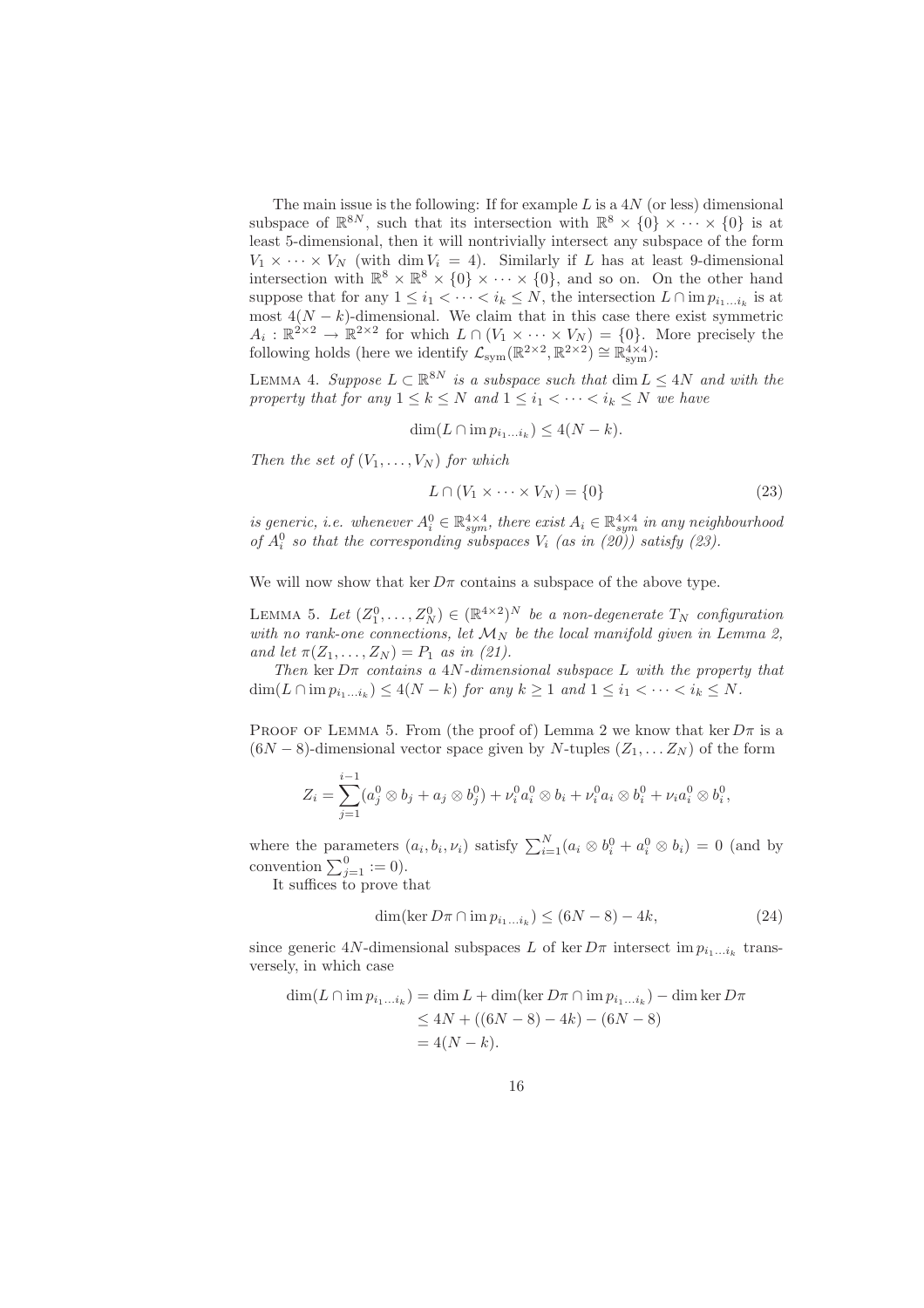Then we can choose a 4N-dimensional subspace which intersects im  $p_{i_1...i_k}$  transversely for all  $k \geq 1$  and  $1 \leq i_1 < \cdots < i_k \leq N$ .

Let  $R_i = \{(a_i^0 \otimes b_i + a_i \otimes b_i^0) : a_i \in \mathbb{R}^4, b_i \in \mathbb{R}^2\}$ . Since the  $T_N$  configuration is assumed to contain no rank-one connections,  $\{b_i^0, b_{i+1}^0\}$  and  $\{a_i^0, a_{i+1}^0\}$  are linearly independent and so  $R_i + R_{i+1} = \mathbb{R}^{4 \times 2}$ . Moreover dim  $R_i = 5$  for all i. Let us write ker  $D\pi = R \oplus C$ , where

$$
C = \left( \langle a_1^0 \otimes b_1^0 \rangle \right) \times \cdots \times \left( \langle a_N^0 \otimes b_N^0 \rangle \right)
$$
  

$$
R = \left\{ (Y_1, \ldots, Y_N) : Y_j = \sum_{i=1}^{j-1} X_i + \nu_j^0 X_j \text{ where } X_i \in R_i, \sum_{i=1}^N X_i = 0 \right\}.
$$

Now  $R \cap \text{im } p_{i_1...i_k}$  is precisely the solution space of the following system of  $k+1$ (matrix) equations in the unknowns  $(X_1, \ldots, X_N) \in R_1 \times \cdots \times R_N$ :

$$
X_1 + \dots + X_{i_1 - 1} + \nu_{i_1}^0 X_{i_1} = 0
$$
  
\n
$$
(1 - \nu_{i_1}^0) X_{i_1} + X_{i_1 + 1} + \dots + X_{i_2 - 1} + \nu_{i_2}^0 X_{i_2} = 0
$$
  
\n
$$
(1 - \nu_{i_2}^0) X_{i_2} + X_{i_2 + 1} + \dots + X_{i_3 - 1} + \nu_{i_3}^0 X_{i_3} = 0
$$
  
\n
$$
\vdots
$$
  
\n
$$
(1 - \nu_{i_{k-1}}^0) X_{i_{k-1}} + X_{i_{k-1} + 1} + \dots + X_{i_k - 1} + \nu_{i_k}^0 X_{i_k} = 0
$$
  
\n
$$
(1 - \nu_{i_k}^0) X_{i_k} + X_{i_{k+1}} + \dots + X_N = 0.
$$

Note that  $\nu_i^0 > 1$ . If  $k \leq N-2$ , then at least one equation contains two consecutive  $X_i$ 's which are not in the previous equations. Then this equation has rank 8 (since dim $(R_i + R_{i+1}) = 8$ ), and all the others at least rank 5 independently (since dim  $R_i = 5$ ). Thus the total rank is at least  $5k + 8$ , and so we deduce

$$
\dim(R \cap \operatorname{im} p_{i_1...i_k}) \le 5N - (5k + 8),
$$

which in turn implies  $(24)$ .

If  $k = N - 1$ , then the above system has rank 5N, hence

$$
R \cap \text{im } p_{i_1...i_{N-1}} = \{0\}.
$$

But then ker  $D\pi \cap \lim p_{i_1...i_{N-1}}$  is at most N-dimensional, and since  $N \geq 4$ ,

$$
\dim(\ker D\pi \cap \lim p_{i_1...i_{N-1}}) \le N \le 2N - 4 = (6N - 8) - 4(N - 1).
$$

This finishes the proof of (24) and hence the proof of Lemma 5.

PROOF OF LEMMA 4.

The proof is by induction on N. Suppose first of all  $N = 1$ . Let  $L \subset \mathbb{R}^8$  be a subspace with dim  $L \leq 4$ . We need to prove that for a generic set of  $A_1 \in \mathbb{R}^{4 \times 4}_{sym}$ the corresponding subspace  $V_1$  satisfies  $L \cap V_1 = \{0\}$ . For this we may assume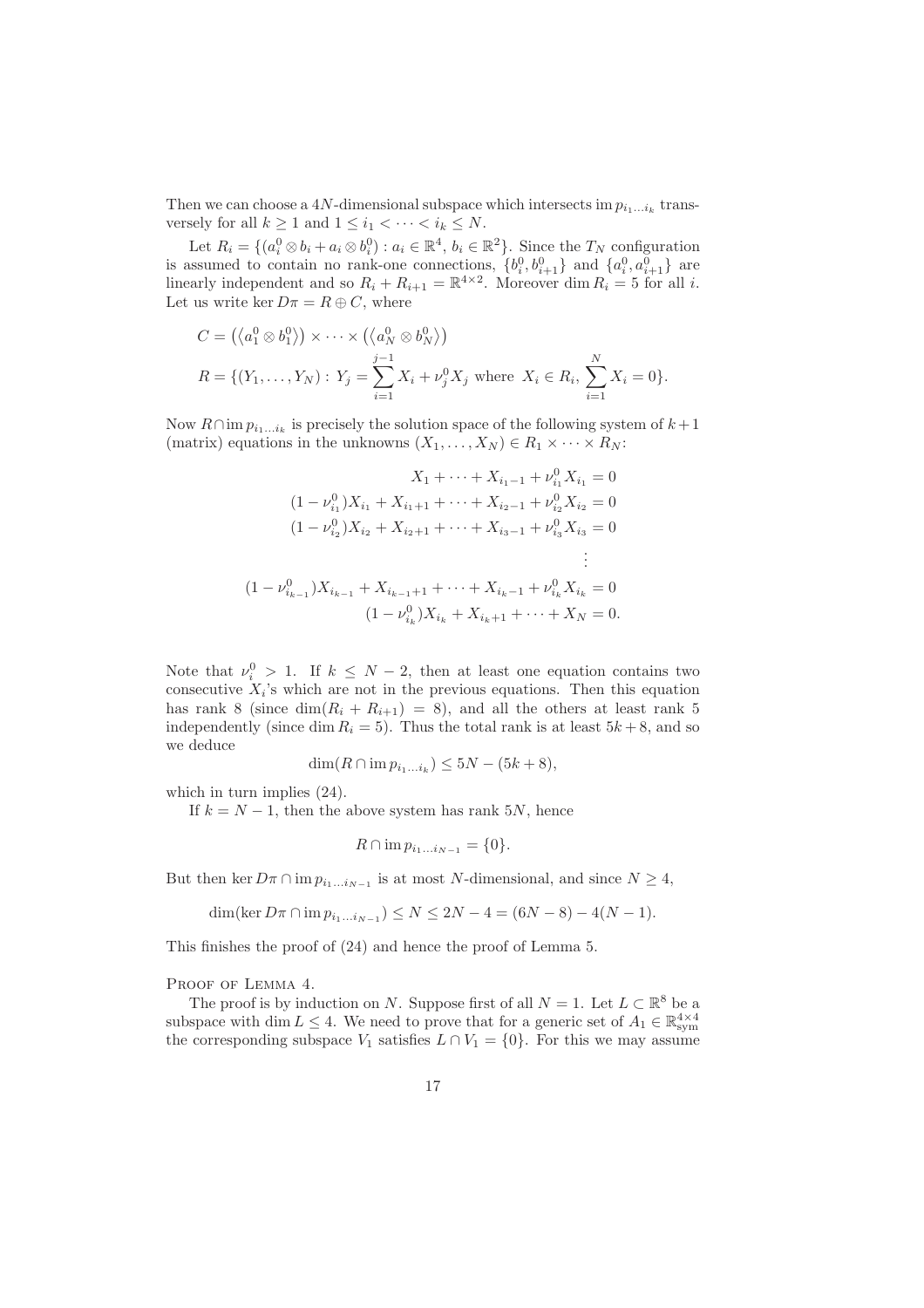that dim  $L = 4$ . Consider the matrix representation of a basis of  $V_1 + L$  in block form:  $\mathcal{L}$ 

$$
\begin{pmatrix} I & B \ A_1 & C \end{pmatrix} = \begin{pmatrix} I & 0 \ A_1 & I \end{pmatrix} \begin{pmatrix} I & B \ 0 & C - A_1 B \end{pmatrix},
$$

where  $B, C \in \mathbb{R}^{4 \times 4}$ , and  $\begin{pmatrix} B \\ C \end{pmatrix}$  $\overline{C}$ (corresponding to  $L$ ) has rank 4.

We show that  $C - A_1 B$  is nonsingular for generic  $A_1 \in \mathbb{R}^{4 \times 4}_{sym}$ . We know that ker B∩ ker C = {0}, since otherwise dim L < 4. Choose a subspace W of  $\mathbb{R}^4$ such that

$$
W \cap \text{im } C = \{0\} \text{ and } W^{\perp} \cap B(\ker C) = \{0\}.
$$

This is possible since dim  $B(\ker C) = \dim \ker C = 4 - \dim \mathrm{im} C$ , hence both requirements are satisfied for a generic subspace W with dim  $W = 4 - \dim \text{im } C$ . Then let  $A_1$  be the orthogonal projection onto W (which is symmetric). Now suppose  $v \in \text{ker } A_1B \cap \text{ker } C$ . Then  $Bv \in B(\text{ker } C) \cap W^{\perp}$  and hence  $Bv = 0$ ,  $v \in \text{ker } B \cap \text{ker } C$ , so finally  $v = 0$ . Thus  $\text{ker } C \cap \text{ker } A_1 B = 0$ , and moreover im  $C \cap \text{im } A_1 B \subset \text{im } C \cap W = 0$ . This implies that  $C - A_1 B$  is nonsingular. But this means that

$$
A_1 \mapsto \det(C - A_1B),
$$

which is a (fourth-order) polynomial in  $A_1 \in \mathbb{R}^{4 \times 4}_{sym}$ , is not identically zero. Hence the set of  $A_1$  for which  $C - A_1B$  is nonsingular is generic. We are finished with the proof for  $N = 1$ .

In order to prove the induction step, let us first consider the case  $N = 2$  for clarity. Let  $L \subset \mathbb{R}^8 \times \mathbb{R}^8$  such that  $\dim L \leq 8$ ,

$$
\dim L \cap (\mathbb{R}^8 \times \{0\}) \le 4, \text{ and } \dim L \cap (\{0\} \times \mathbb{R}^8) \le 4. \tag{25}
$$

Let  $p_1: L \to \{0\} \times \mathbb{R}^8$  and  $p_2: L \to \mathbb{R}^8 \times \{0\}$  be the orthogonal projections restricted to L.

We first claim that the set of  $A_1$  for which  $V_1 \times \{0\} \subset \mathbb{R}^8 \times \mathbb{R}^8$  is transversal to im  $p_2$  and ker  $p_1$  is generic. Indeed, if dim im  $p_2 \leq 4$  then we may apply the case  $N = 1$  directly (with  $\tilde{L} = \text{im } p_2$  now considered as a subspace of  $\mathbb{R}^8$ ), and if dim im  $p_2 > 4$ , then we may take any 4-dimensional subspace  $\tilde{L} \subset \text{im } p_2$  and apply the step  $N = 1$  with this  $\tilde{L}$ . Thus we deduce that the set of  $A_1$  for which  $V_1 \times \{0\}$  is transversal to im  $p_2$  is generic. Applying the same argument to ker  $p_1$ and noting that the intersection of two generic sets is generic, we deduce our claim.

Secondly, we claim that for  $V_1$  as above we have

- (i) dim $(L \cap (V_1 \times \mathbb{R}^8)) \leq 4$
- (ii)  $L \cap (V_1 \times \{0\}) = \{0\}.$

The second assertion follows directly, since from the assumption (25) we have dim ker  $p_1 \leq 4$  and thus transversality of the intersection ker  $p_1 \cap (V_1 \times \{0\})$ implies

$$
\ker L \cap (V_1 \times \{0\}) = \ker p_1 \cap (V_1 \times \{0\}) = \{0\}.
$$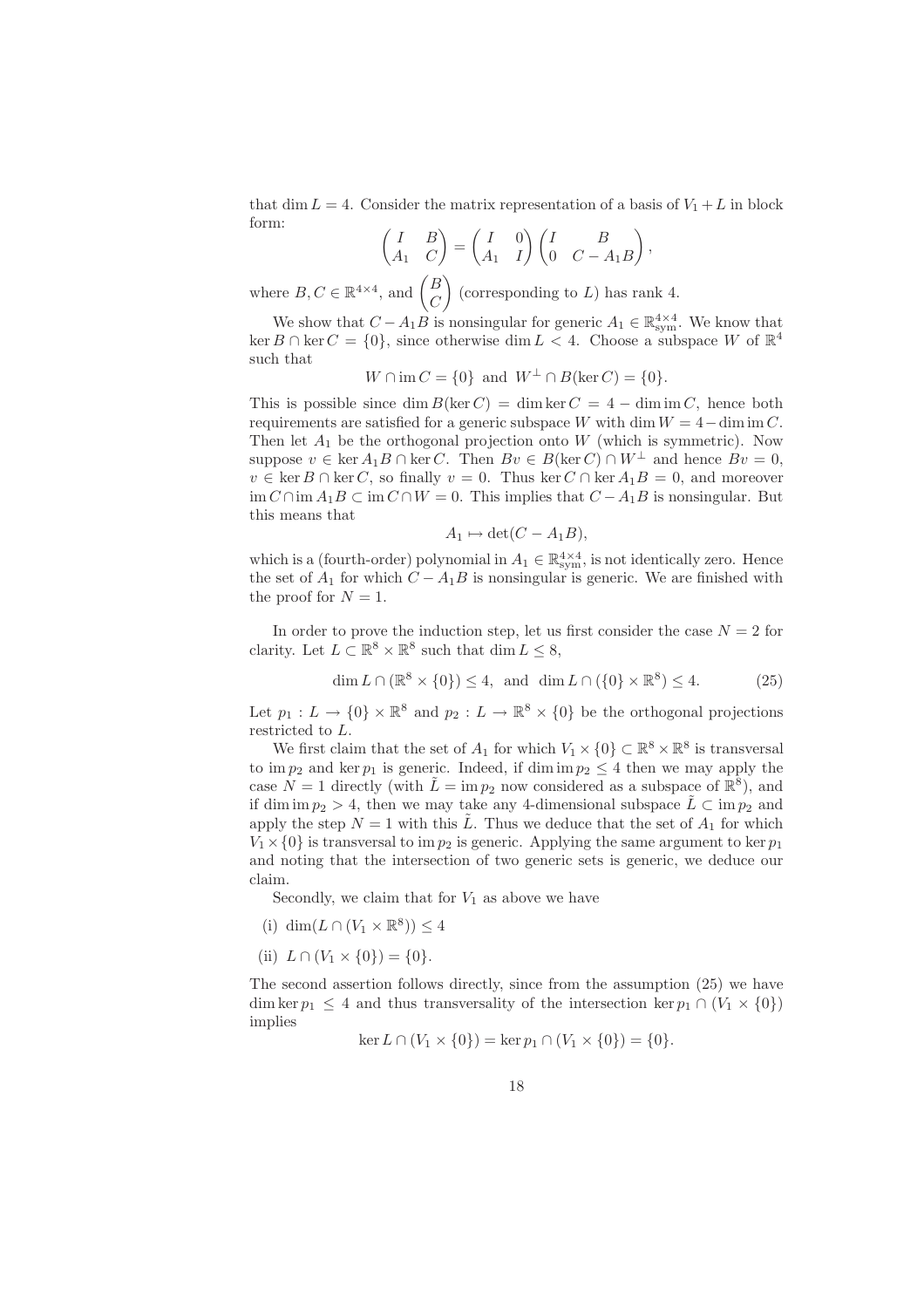For the first assertion note that

$$
\dim(L \cap (V_1 \times \mathbb{R}^8)) = \dim p_2(L \cap (V_1 \times \mathbb{R}^8)) + \dim(\ker p_2 \cap (V_1 \times \mathbb{R}^8))
$$
  
\n
$$
\leq \dim((V_1 \times \{0\}) \cap \text{im } p_2) + \dim \ker p_2.
$$

If dim im  $p_2 \geq 4$ , then transversality implies  $(V_1 \times \{0\}) \cap \text{im } p_2 = \{0\}$  and the assertion follows from dim ker  $p_2 \leq 4$ .

If dim im  $p_2 > 4$ , then transversality implies  $(V_1 \times \{0\}) + \text{im } p_2 = \mathbb{R}^8 \times \{0\}$ and hence

 $\dim(V_1 \cap \text{im } p_2) + \dim \ker p_2 = \dim V_1 + \dim \text{im } p_2 - 8 + \dim \ker p_2$  $< \dim L - 4 < 4.$ 

Finally, observe that from (i) we have

$$
\dim(p_1(L \cap (V_1 \times \mathbb{R}^8))) \le \dim(L \cap (V_1 \times \mathbb{R}^8)) \le 4
$$

and so again, by using the case  $N = 1$ , generic  $A_2 \in \mathbb{R}^{4 \times 4}_{sym}$  gives  $V_2$  satisfying

$$
p_1(L \cap (V_1 \times \mathbb{R}^8)) \cap (\{0\} \times V_2) = \{0\}.
$$
 (26)

Let  $v = (v_1, v_2) \in L \cap (V_1 \times V_2)$ . Then in particular

$$
(0, v_2) \in p_1(L \cap (V_1 \times \mathbb{R}^8)) \cap (\{0\} \times V_2),
$$

so  $v_2 = 0$ , and hence  $v_1 = 0$  by (ii). Thus  $L \cap (V_1 \times V_2) = \{0\}$ , and this proves our statement for  $N = 2$ .

For general N the argument is the same. For any  $k \geq 0$  let W be a  $(8k$ dimensional) subspace of  $\mathbb{R}^{8(N-1)}$  which is the product of k  $\mathbb{R}^{8}$ 's and  $(N-k-1)$ {0}'s. Then by an analogous argument to above, we see that for generic choice of  $A_1$  we have

$$
\dim L \cap (V_1 \times W) \le 4k.
$$

Then we can choose  $A_1$  so that it satisfies this for all W of this form (since there is a finite number of conditions on  $A_1$ , and each is satisfied by "most"  $A_1$ 's). In this way  $V_1$  satisfies the analogue of (i) and (ii).

Let L' be the orthogonal projection of  $L \cap (V_1 \times \mathbb{R}^{8(N-1)})$  onto  $\{0\} \times \mathbb{R}^{8(N-1)}$ . Then L' satisfies the conditions for  $N-1$ , and so for generic  $A_2, \ldots A_N$  we have the analogue of (26):

$$
L' \cap (\{0\} \times V_2 \times \cdots \times V_N) = \{0\},
$$

and thus  $L \cap (V_1 \times \cdots \times V_N) = \{0\}$  as above.

#### **Acknowledgements**

I would like to express my thanks to my PhD supervisor Stefan Müller and Vladimír Šverák for introducing me to the problem, to Bernd Kirchheim for checking many details, and to Jan Kristensen for his suggestion regarding weak local minimisers.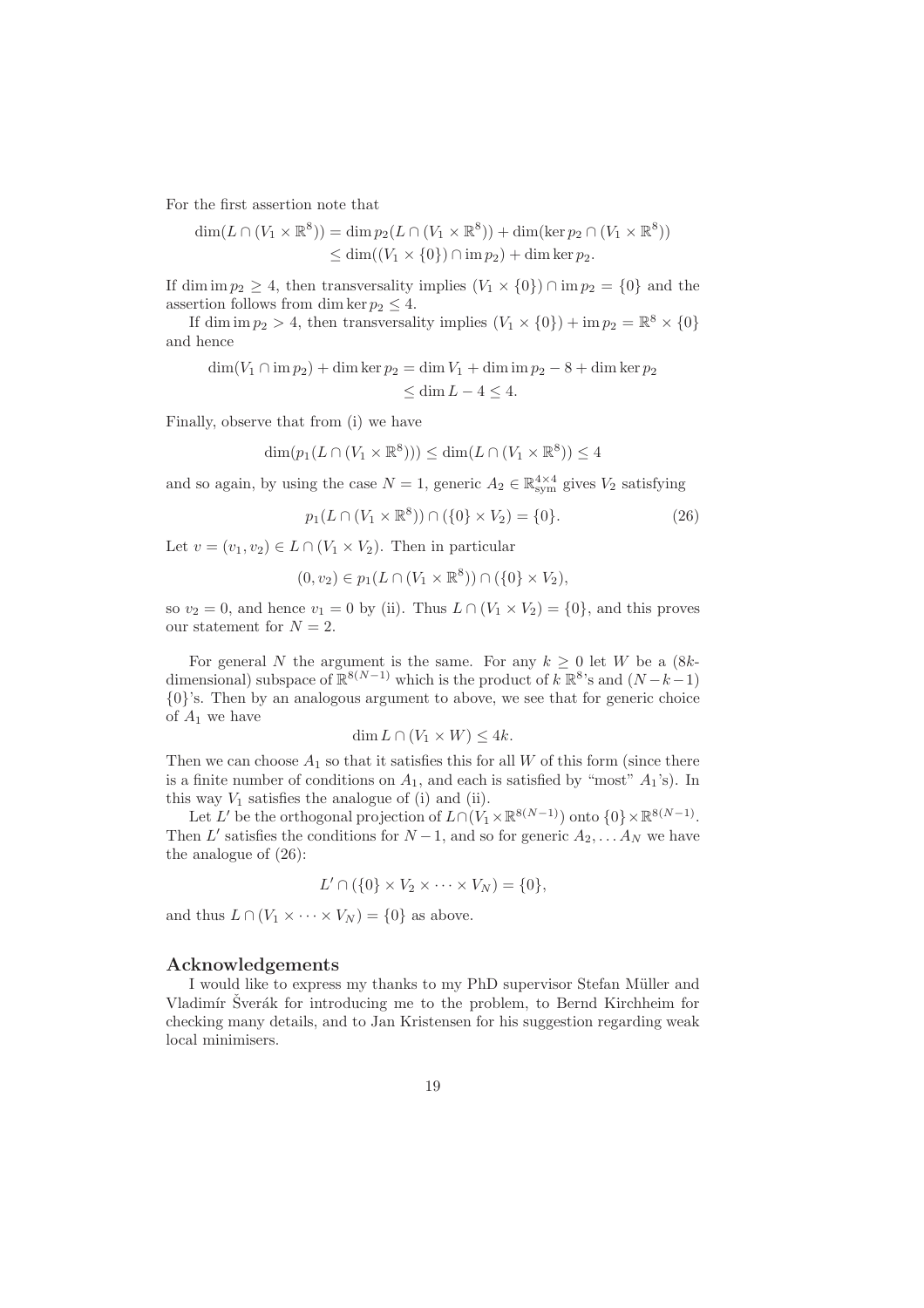## **References**

- [AH86] Robert J. Aumann and Sergiu Hart. Bi-convexity and bi-martingales. *Israel J. Math.*, 54:159–180, 1986.
- [Bal77] John M. Ball. Constitutive inequalities and existence theorems in nonlinear elastostatics. In *Nonlinear analysis and mechanics: Heriot-Watt Symposium (Edinburgh, 1976), Vol. I*, pages 187–241. Res. Notes in Math., No. 17. Pitman, London, 1977.
- [Bal80] John M. Ball. Strict convexity, strong ellipticity, and regularity in the calculus of variations. *Math. Proc. Cambridge Philos. Soc.*, 87:501– 513, 1980.
- [BJ87] John M. Ball and Richard D. James. Fine phase mixtures as minimizers of energy. *Arch. Rational Mech. Anal.*, 100:13–52, 1987.
- [CK88] Michel Chipot and David Kinderlehrer. Equilibrium configurations of crystals. *Arch. Rational Mech. Anal.*, 103:237–277, 1988.
- [CT93] Enrico Casadio Tarabusi. An algebraic characterization of quasiconvex functions. *Ricerche Mat.*, 42:11–24, 1993.
- [DM97] Bernard Dacorogna and Paolo Marcellini. General existence theorems for Hamilton-Jacobi equations in the scalar and vectorial cases. *Acta Math.*, 178:1–37, 1997.
- [Eva86] Lawrence C. Evans. Quasiconvexity and partial regularity in the calculus of variations. *Arch. Rational Mech. Anal.*, 95:227–252, 1986.
- [GP74] Victor Guillemin and Alan Pollack. *Differential topology*. Prentice-Hall Inc., Englewood Cliffs, N.J., 1974.
- [Gro86] Mikhael Gromov. *Partial differential relations*, volume 9 of *Ergebnisse der Mathematik und ihrer Grenzgebiete (3)*. Springer-Verlag, Berlin, 1986.
- [Kir03] Bernd Kirchheim. Rigidity and Geometry of microstructures. Habilitation thesis, University of Leipzig, 2003.
- [KMŠ03] Bernd Kirchheim, Stefan Müller, and Vladimir Šverák. Studying nonlinear PDE by geometry in matrix space. In Stefan Hildebrandt and Hermann Karcher, editors, *Gemetric analysis and Nonlinear partial differential equations*, pages 347–395. Springer-Verlag, 2003.
- [KT01] Jan Kristensen and Ali Taheri. Partial regularity of strong local minimizers in the multi-dimensional calculus of variations. Preprint, MPI-MIS, 2001.
- [Kui55] Nicolaas H. Kuiper. On  $C^1$ -isometric imbeddings. *Nederl. Akad. Wetensch. Proc. Ser. A.*, 58:545–556, 1955.